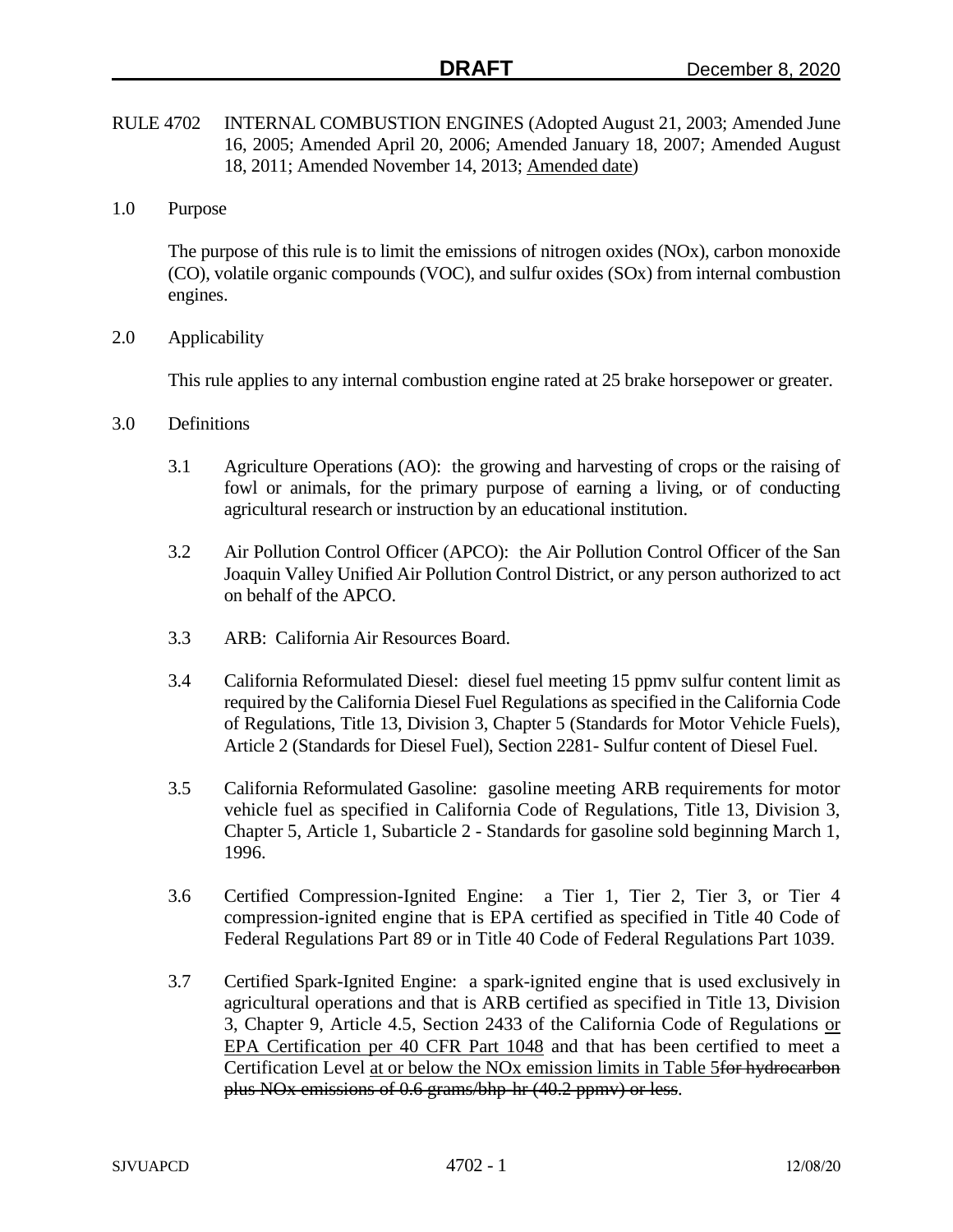- 3.8 CO: carbon monoxide.
- 3.9 Compression-Ignited Internal Combustion Engine: an engine that uses the heat of compression to initiate combustion.
- 3.10 Cyclic Loaded Engine: an internal combustion engine that, under normal operating conditions, varies in shaft load by 40% or more of rated brake horsepower during recurrent periods of 30 seconds or less or is used to power an oil well reciprocating pump unit.
- 3.11 De-rated Engine: an internal combustion engine which has been physically limited and restricted by permit condition to an operational level of less than 50 horsepower.
- 3.12 Diesel Engine: a compression-ignited internal combustion engine.
- 3.13 Disaster or State of Emergency: a fire, flood, earthquake, or other similar natural catastrophe.
- 3.14 Distributed Generation (DG): relatively small power plants, such as internal combustion engine generator sets, which are used to generate electrical power that is either fed into the power grid or used on-site. DG units are located throughout the grid and are usually sited in or close to load centers or utility customers' sites. Distributed Generation also refers to a mechanical drive system consisting of one or more internal combustion engines and electric motors, where use of the internal combustion engines or electric motors is interchangeable.
- 3.15 Emergency Standby Engine: an internal combustion engine which operates as a temporary replacement for primary mechanical or electrical power during an unscheduled outage caused by sudden and reasonably unforeseen natural disasters or sudden and reasonably unforeseen events beyond the control of the operator. An engine shall be considered to be an emergency standby engine if it is used only for the following purposes: (1) periodic maintenance, periodic readiness testing, or readiness testing during and after repair work; (2) unscheduled outages, or to supply power while maintenance is performed or repairs are made to the primary power supply; and (3) if it is limited to operate 100 hours or less per calendar year for non-emergency purposes. An engine shall not be considered to be an emergency standby engine if it is used: (1) to reduce the demand for electrical power when normal electrical power line service has not failed, or (2) to produce power for the utility electrical distribution system, or (3) in conjunction with a voluntary utility demand reduction program or interruptible power contract.
- 3.16 EPA: U.S. Environmental Protection Agency.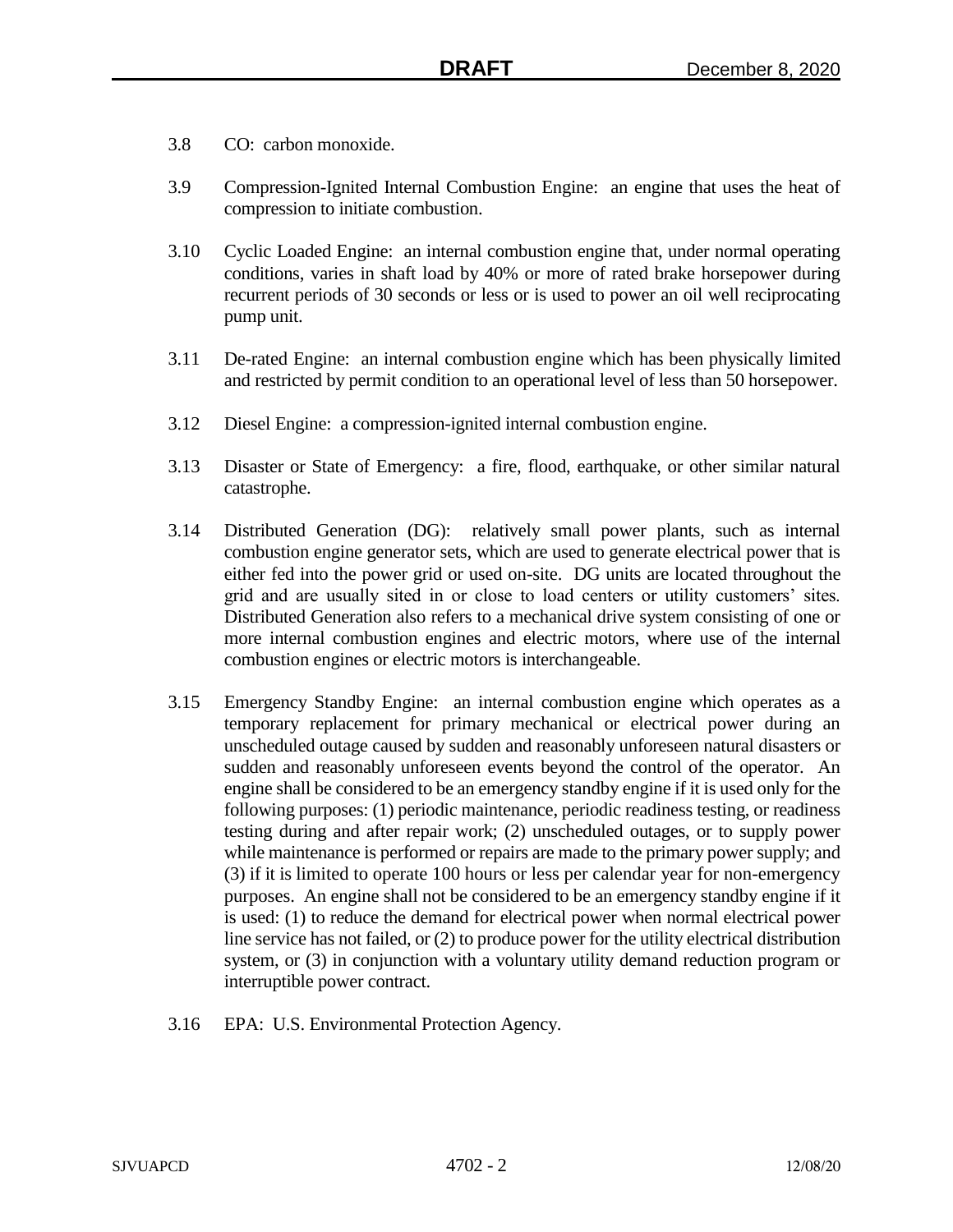- 3.17 Exhaust Control: device or technique used to treat an engine's exhaust to reduce NOx, VOC, or CO emissions, and includes, but is not limited to, catalysts, afterburners, reaction chambers, and chemical injectors.
- 3.18 Flood: a sudden and reasonably unforeseen rising and overflowing of a body of water especially onto normally dry land.
- 3.19 Gaseous Fuel: a fuel which is a gas at standard conditions including but not limited to natural gas, methane, ethane, propane, butane and liquefied petroleum gas (LPG).
- 3.20 Higher Heating Value (hhv): the total heat liberated per mass or volume of fuel burned (expressed as Btu per pound, Btu per cubic foot, or Btu per gallon), when fuel and dry air at Standard Conditions undergo complete combustion and all resulting products are brought to their standard states at Standard Conditions. If certification of hhv is not provided by the fuel supplier, it shall be determined by the applicable test methods specified in Section 6.4.
- 3.21 Installation Date: the date that an internal combustion engine is initially placed at a location in order to be operated for the first time in its lifetime.
- 3.22 Internal Combustion Engine: a spark- or compression-ignited reciprocating engine.
- 3.23 Lean-Burn Engine: a spark-ignited internal combustion engine that is operated with an exhaust stream oxygen concentration of four (4) percent by volume, or greater, prior to any exhaust stream control device.
- 3.24 Limited Use Engine: an internal combustion engine that is limited by a permit condition to be operated no more than 4,000 hours per calendar year and provided the following requirements are met:
	- 3.24.1 The engine is operated with an operating nonresettable elapsed time meter;
	- 3.24.2 In lieu of an operating nonresettable elapsed time meter, the operator may use an alternative device, method, or technique, in determining operating time, provided that the alternative is approved by the APCO and EPA and is allowed by the Permit-to-Operate. The operator must demonstrate that the alternative device, method, or technique is equivalent to using a nonresettable elapsed time meter;
	- 3.24.3 The operator shall properly maintain and operate the nonresettable elapsed time meter or alternative device in accordance with the manufacturer's instructions; and
	- 3.24.4 The engine operator maintains records of the annual operating hours and makes the records available to the APCO upon request.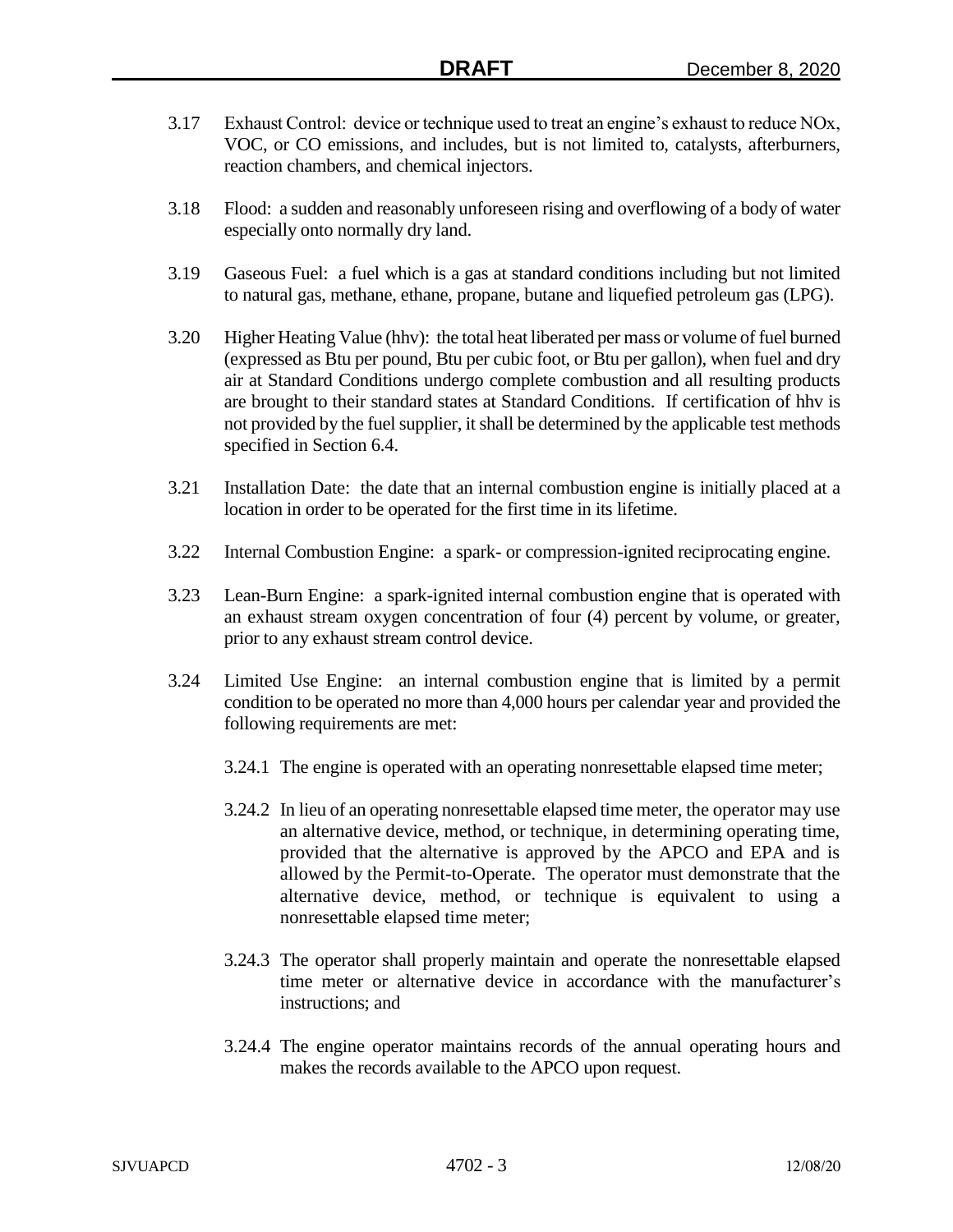- 3.25 Location: a single site at a building, structure, facility, or installation.
- 3.26 Low-use Engine: an internal combustion engine that is limited by a permit condition to be operated no more than 200 hours per calendar year and the engine is not used to perform any of the functions specified in Section 3.26.1 through Section 3.26.3.
	- 3.26.1 Generate electrical power that is either fed into the electrical utility power grid or used to reduce electrical power purchased by a stationary source;
	- 3.26.2 Generate mechanical power that is used to reduce electrical power purchased by a stationary source; or
	- 3.26.3 Is used in a distributed generation application.
- 3.27 Military Tactical Equipment: a transportable engine operated by the United States armed forces or National Guard which is designed specifically for military use in an off-road, dense terrain; hostile environment; or aboard military combat vessels.
- 3.28 Mobile Agricultural Equipment: equipment at an agricultural operation which is towed or mounted on a vehicle and is continuously moved during the operation of the equipment. Mobile Agricultural Equipment includes, but is not limited to sprayers, balers, and harvest equipment.
- $3.29$  NOx: oxides of nitrogen, calculated as equivalent nitrogen dioxide (NO<sub>2</sub>).
- 3.30 Operator: includes but is not limited to any person who owns, leases, supervises, or operates a facility and/or equipment.
- 3.31 Public Utilities Commission (PUC) Quality Natural Gas: high methane gas (at least 80% methane by volume) as specified in PUC General Order 58-A.
- 3.32 Rated Brake Horsepower: the continuous brake horsepower rating specified for the engine by the manufacturer or listed on the nameplate of the unit, unless otherwise physically limited and specified by a condition on the engine's Permit-to-Operate or Permit-Exempt Equipment Registration.
- 3.33 Replacement Engine: an engine that is installed to replace an engine that was in place as of August 18, 2011, and that such replacement is performed solely for the purpose of complying with the requirements of Section 5.2 of this rule.
- 3.34 Rich-Burn Engine: a spark-ignited internal combustion engine that is operated with an exhaust stream oxygen concentration of less than four (4) percent by volume prior to any exhaust stream control device.
- 3.35 Spark-Ignited Internal Combustion Engine: a liquid or gaseous fueled engine designed to ignite its air/fuel mixture by a spark across a spark plug.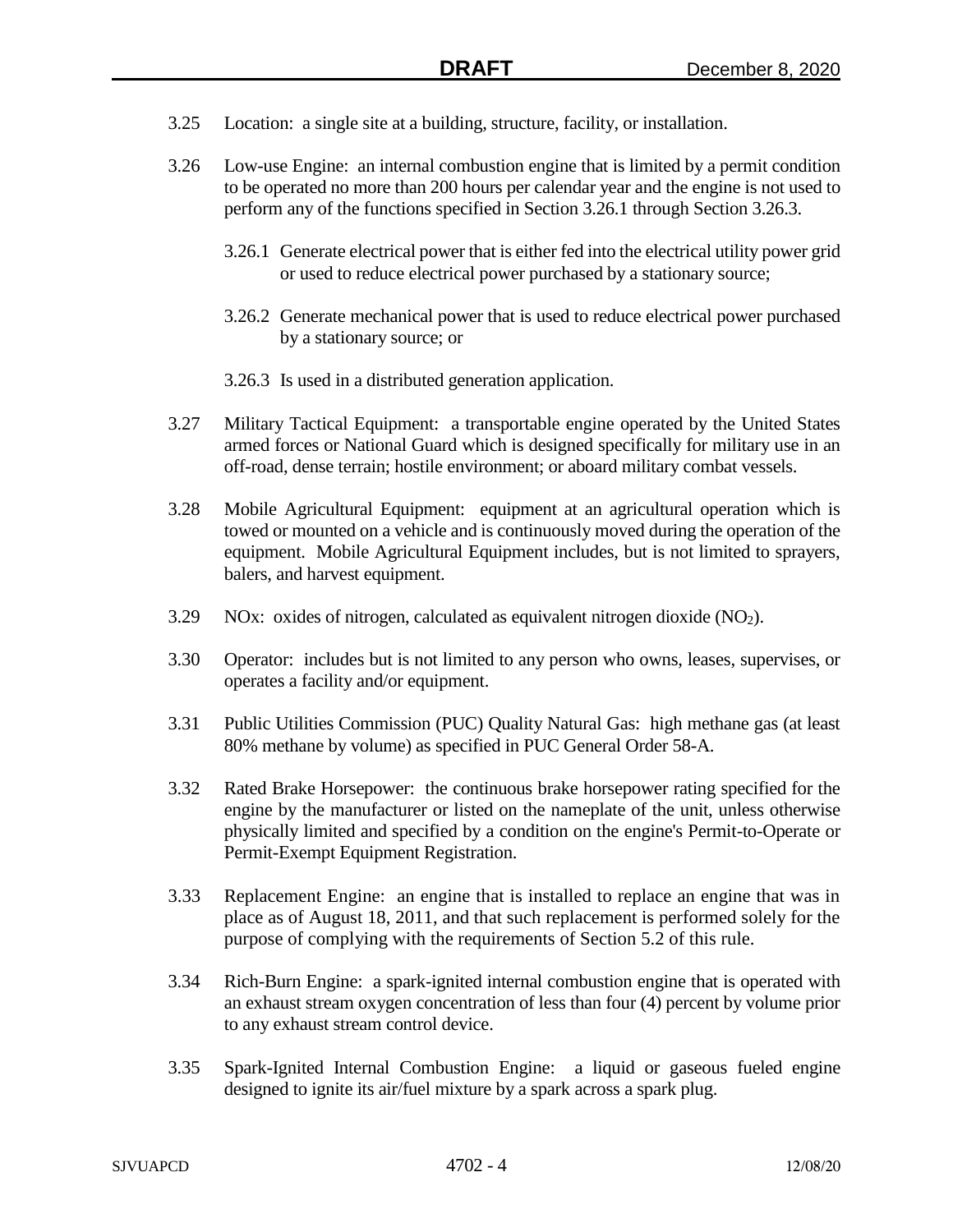- 3.36 Stationary Source: as defined in Rule 2201 (New and Modified Stationary Source Review Rule).
- 3.37 Tier 1 Engine, Tier 2 Engine, Tier 3 Engine, and Tier 4 Engine: an EPA-certified compression-ignited engine that meets the Tier 1, Tier 2, or Tier 3 emission standards of Table 1 (Emission Standards in  $g/kW$ -hr ( $g/hp-hr$ )) on page 56970 of the Final Rule (63 Fed. Reg. 205, October 23, 1998) or the Tier 4 emission standards of Table II.A2. (Tier 4 NOx and NMHC Standards and Schedule) on page 38971 of the Final Rule (69 Fed. Reg. 124, June 29, 2004) or Table II.A-4 (Tier 4 Standards for Engines Over 750 hp (g/bhp-hr)) on page 38980 of the Final Rule (69 Fed. Reg. 124, June 29, 2004), respectively.
- 3.38 VOC: volatile organic compounds, as defined in Rule 1020 (Definitions).
- 3.39 Waste Gas: an untreated, raw gas derived through a natural process, such as anaerobic digestion, from the decomposition of organic waste at municipal solid waste landfills or publicly owned wastewater treatment facility. Waste gas includes landfill gas which is generated at landfills, digester gas which is generated at sewage treatment facilities, or a combination of the two.
- 3.40 Wind Machine: a machine consisting of a large fan mounted on a tower powered by an internal combustion engine, used exclusively to provide protection to crops, including, but not limited to oranges, lemons, and grapes, from cold weather by effecting a heat transfer by moving warmer atmospheric air downward and mixing it with the colder air surrounding a crop.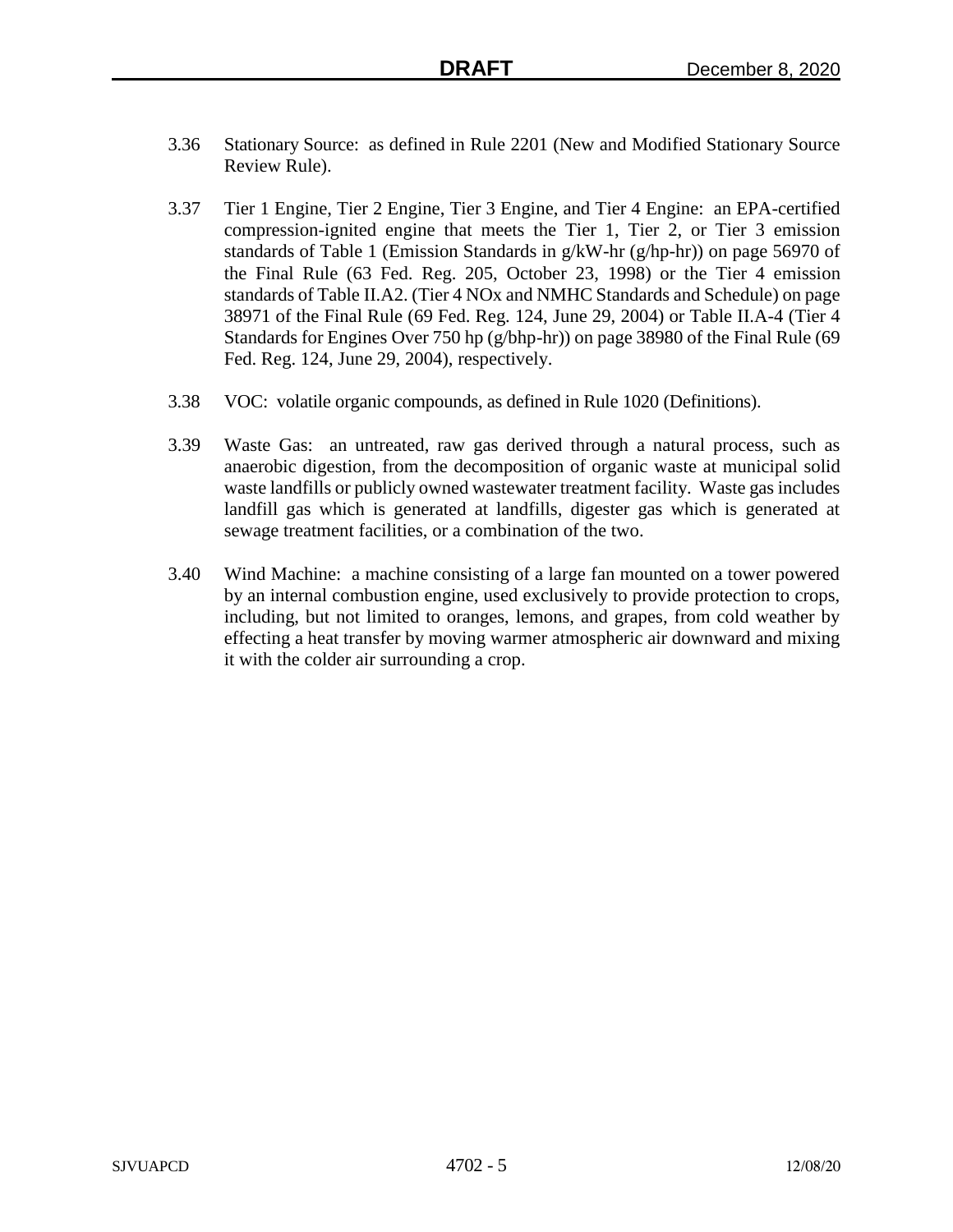#### 4.0 Exemptions

- 4.1 The requirements of this rule shall not apply to the following engines:
	- 4.1.1 An engine used to propel implements of husbandry, as that term is defined in Section 36000 of the California Vehicle Code, as that section existed on January 1, 2003.
	- 4.1.2 An engine used exclusively to power a wind machine.
	- 4.1.3 A de-rated spark-ignited engine not used in agricultural operations, provided the de-rating occurred before June 1, 2004.
	- 4.1.4 A de-rated spark-ignited engine used in agricultural operations or a de-rated compression-ignited engine, provided the de-rating occurred before June 1, 2005.
	- 4.1.5 An engine used exclusively to power Mobile Agricultural Equipment.
	- 4.1.6 An internal combustion engine registered as a portable emissions unit under the Statewide Portable Equipment Registration Program pursuant to California Code of Regulations Title 13, Division 3, Chapter 9, Article 5, Sections 2450-2465.
	- 4.1.7 An internal combustion engine registered as a portable emissions unit under Rule 2280 (Portable Equipment Registration).
- 4.2 Except for the requirements of Sections 5.9 and 6.2.3, the requirements of this rule shall not apply to an emergency standby engine or a low-use engine, provided that the engine is operated with an operating nonresettable elapsed time meter.
	- 4.2.1 In lieu of operating a nonresettable elapsed time meter, the operator may use an alternative device, method, or technique, in determining operating time, provided that the alternative is approved by the APCO and EPA and is allowed by the Permit-to-Operate or Permit-Exempt Equipment Registration. The operator must demonstrate that the alternative device, method, or technique is equivalent to using a nonresettable elapsed time meter.
	- 4.2.2 The operator shall properly maintain and operate the nonresettable elapsed time meter or alternative device in accordance with the manufacturer's instructions.
- 4.3 Except for the administrative requirements of Section 6.2.3, the requirements of this rule shall not apply to the following:
	- 4.3.1 An internal combustion engine that meets the following conditions: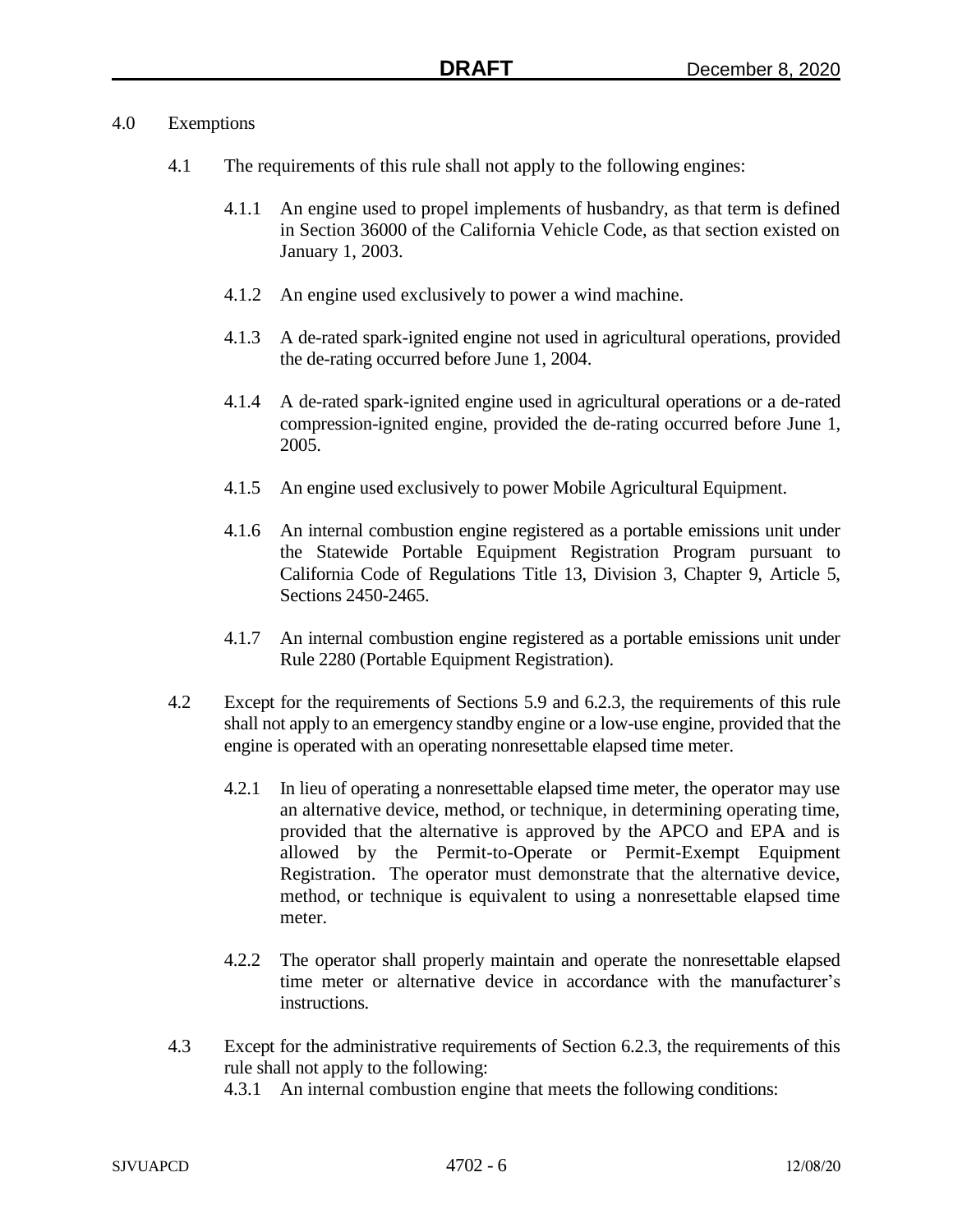- 4.3.1.1 The engine is operated exclusively to preserve or protect property, human life, or public health during a disaster or state of emergency, such as a fire or flood; and
- 4.3.1.2 Except for operations associated with Section 4.3.1.1, the engine is limited to operate no more than 100 hours per calendar year as determined by an operational nonresettable elapsed time meter, for periodic maintenance, periodic readiness testing, and readiness testing during and after repair work of the engine; and
- 4.3.1.3 The engine is operated with an operational nonresettable elapsed time meter. In lieu of installing a nonresettable elapsed time meter, the operator of an engine may use an alternative device, method, or technique, in determining operating time provided that the alternative is approved by the APCO and EPA. The operator of the engine shall properly maintain and operate the nonresettable elapsed time meter or alternative device in accordance with the manufacturer's instructions.
- 4.3.2 Military Tactical Equipment and engines used to retract military aircraft arresting gear cables.
- 4.4 For existing facilities, a replacement unit installed for the sole purpose of complying with the requirements of this rule shall be considered to be an emission control technique and shall be exempt from the Best Available Control Technology (BACT) and offsets requirements of District Rule 2201 (New and Modified Stationary Source Review Rule) provided that all other requirements of Rule 2201 are met.
- 4.5 Except for the requirements of Section 5.1, the requirements of this rule shall not apply to stationary engines rated at least 25 Brake Horsepower, up to, and including 50 Brake Horsepower.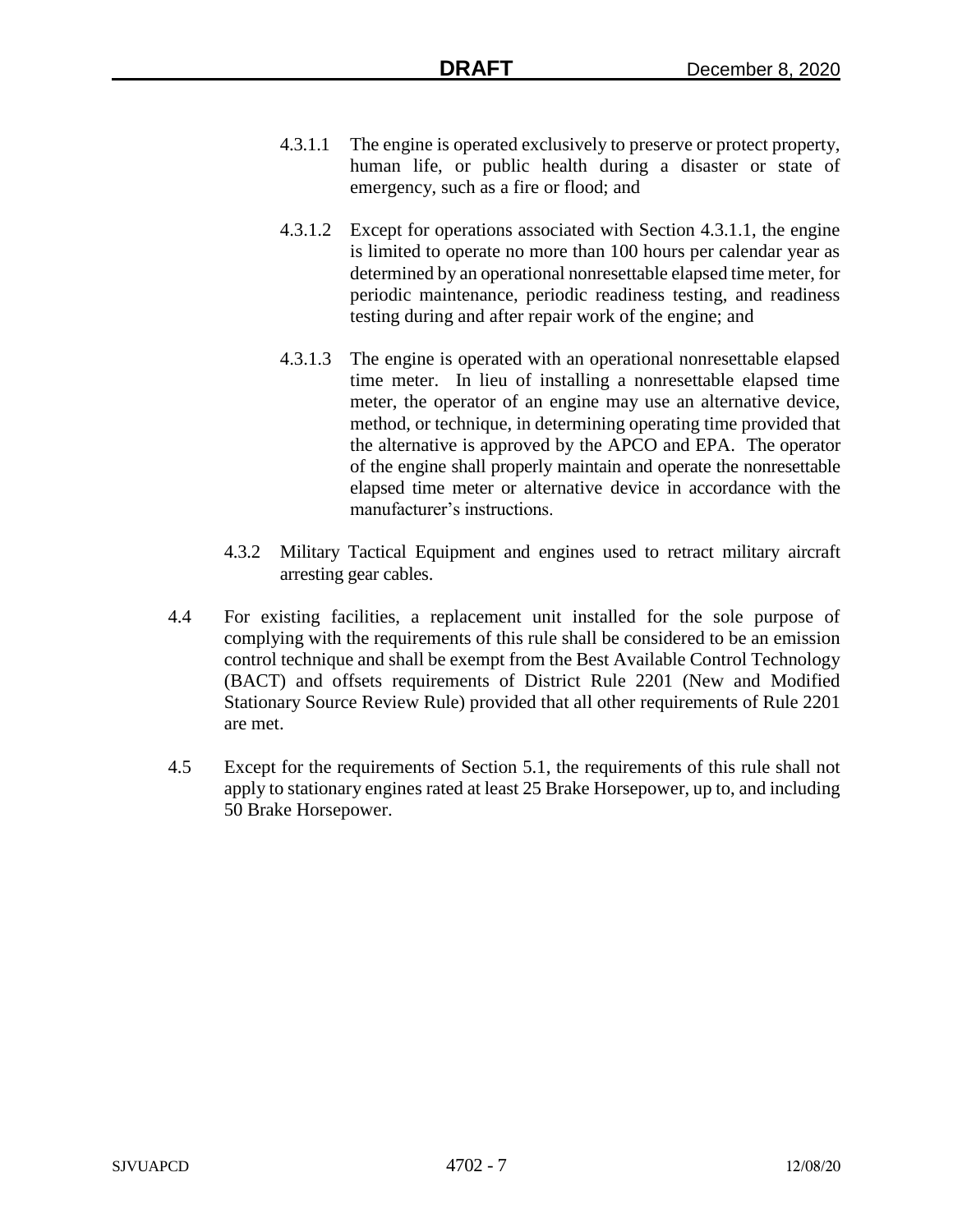### 5.0 Requirements

- 5.1 Stationary Engines Rated at Least 25 Brake Horsepower, Up To, and Including 50 Brake Horsepower and Used in Non-Agricultural Operations (Non-AO)
	- 5.1.1 On and after July 1, 2012 No person shall sell or offer for sale any non-AO spark-ignited engine or any non-AO compression-ignited engine unless the engine meets the applicable requirements and emission limits specified in 40 Code of Federal Regulation (CFR) 60 Subpart IIII (Standards of Performance for Stationary Compression Ignition Internal Combustion Engines) and 40 CFR 60 Subpart JJJJ (Standards of Performance for Stationary Spark Ignition Internal Combustion Engines) for the year in which the ownership of the engine changes.
	- 5.1.2 By January 1, 2013, the operator shall submit a one-time report that includes the number of engines at the stationary source, and the following information for each engine:
		- 5.1.2.1 Location of each engine,
		- 5.1.2.2 Engine manufacturer,
		- 5.1.2.3 Model designation and engine serial number,
		- 5.1.2.4 Rated brake horsepower,
		- 5.1.2.5 Type of fuel and type of ignition,
		- 5.1.2.6 Combustion type: rich-burn, lean-burn, or compression ignition,
		- 5.1.2.7 Purpose, and intended use, of the engine,
		- 5.1.2.8 Typical daily operating schedule, and
		- 5.1.2.9 Fuel consumption (cubic feet for gas or gallons for liquid fuel) for the previous one-year period.
- 5.2 Engines Rated at Greater than 50 Brake Horsepower (>50 bhp)
	- 5.2.1 Spark Ignited Engines Used in non-AO Table 1 Emission Limits/Standards

The operator of a spark-ignited internal combustion engine rated at >50 bhp that is used exclusively in non-AO shall not operate it in such a manner that results in emissions exceeding the limits in Table 1 for the appropriate engine type until such time that the engine has demonstrated compliance with Table 2 emission limits pursuant to the compliance deadlines in Section 7.5. In lieu of complying with Table 1 emission limits, the operator of a spark-ignited engine shall comply with the applicable emission limits pursuant to Section 8.0.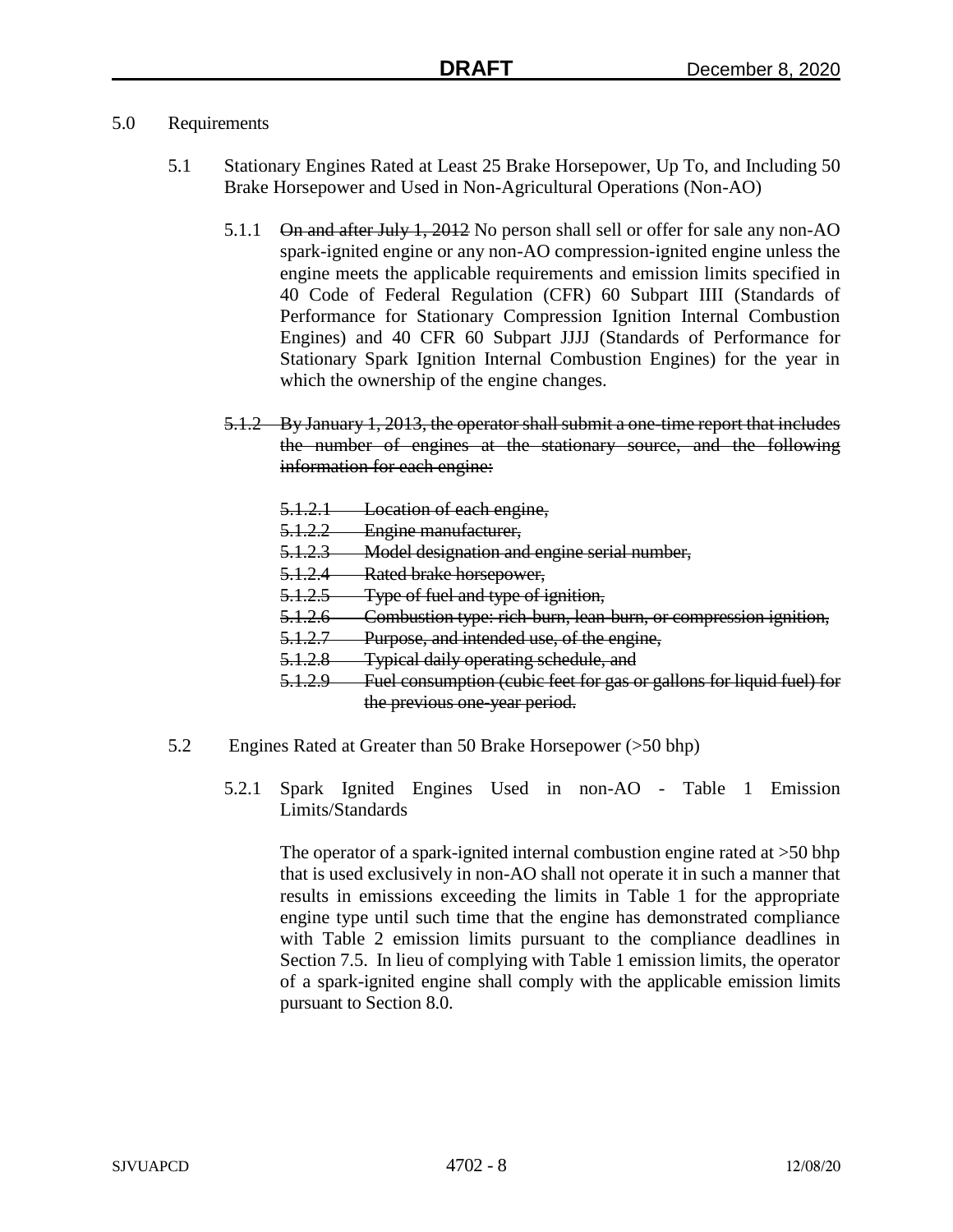| Table 1<br>Emission Limits/Standards for a Spark-Ignited Internal Combustion Engine rated at<br>>50 bhp Used Exclusively in Non-AO (All ppmv limits are corrected to 15% oxygen<br>on a dry basis.). |                             |                |               |  |  |
|------------------------------------------------------------------------------------------------------------------------------------------------------------------------------------------------------|-----------------------------|----------------|---------------|--|--|
| Engine Type                                                                                                                                                                                          | <b>NO<sub>x</sub></b>       | CO             | <b>VOC</b>    |  |  |
| 1. Rich-Burn                                                                                                                                                                                         |                             |                |               |  |  |
| a. Waste gas fueled                                                                                                                                                                                  | 90% reduction               | $2000$ ppmv    | 250 ppmv      |  |  |
| b. Cyclic loaded, field gas fueled                                                                                                                                                                   | $50$ ppm $v$                | $2000$ ppmv    | $250$ ppm $v$ |  |  |
| d. All other engines                                                                                                                                                                                 | 25 ppmy or<br>96% reduction | $2000$ ppm $v$ | $250$ ppm $v$ |  |  |
| 2. Lean-Burn                                                                                                                                                                                         |                             |                |               |  |  |
| a. Two stroke, gaseous fueled, less than 100<br>horsepower                                                                                                                                           | 75 ppmy or<br>85% reduction | $2000$ ppm $v$ | 750 ppmy      |  |  |
| e. All other engines                                                                                                                                                                                 | 65 ppmy or<br>90% reduction | $2000$ ppmv    | $750$ ppm $v$ |  |  |

5.2.2 Spark-Ignited Engines Used in non-AO – Table 2 and 3 Emission Limits/Standards

On and after the compliance schedule specified in Section 7.5, the operator of a spark-ignited engine > 50 bhp that is used in non-AO shall comply with all the applicable requirements of the rule and one of the following, on an engine-by-engine basis:

- 5.2.2.1 On and after the compliance schedule specified in Section 7.5, the operator of a spark-ignited engine that is used exclusively in non-AO shall comply with Sections 5.2.2.1.1 through 5.2.2.1.3 on an engine-by-engine basis:
	- 5.2.2.1.1 NOx, CO, and VOC emission limits pursuant to Table 2;
	- 5.2.2.1.2 SOx control requirements of Section 5.7, pursuant to the deadlines specified in Section 7.5; and
	- 5.2.2.1.3 Monitoring requirements of Section 5.10, pursuant to the deadlines specified in Section 7.5.
- 5.2.2.2 In lieu of complying with the NOx emission limit requirement of Section 5.2.2.1.1, an operator may pay an annual fee to the District, as specified in Section 5.6, pursuant to Section 7.6. This compliance option will sunset after December 31, 2023, where after an operator must comply with the NOx emissions limit requirements in Table 3 per the compliance schedule included in Section 7.5.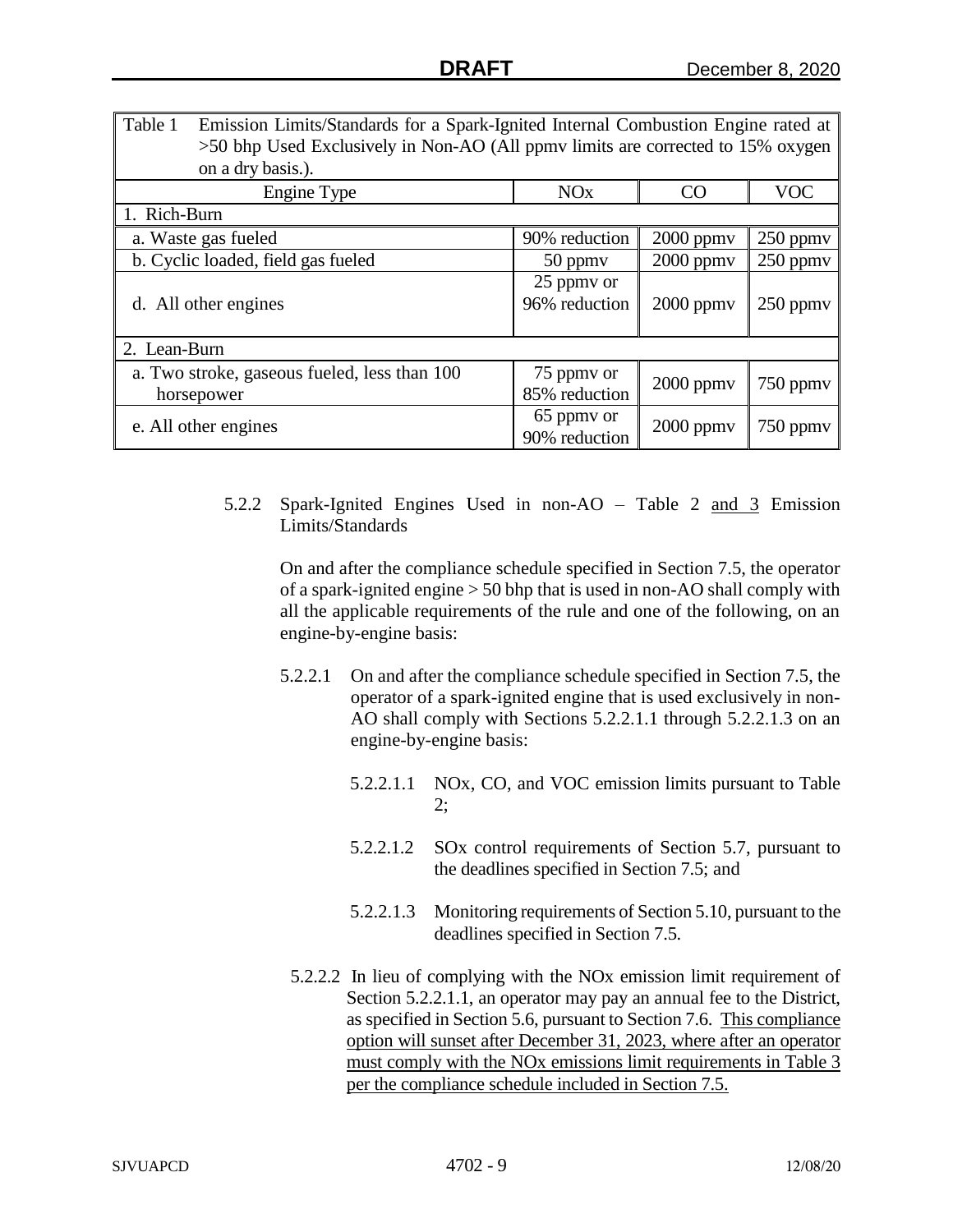- 5.2.2.2.1 Engines in the fee payment program shall have actual emissions not greater than the applicable limits in Table 1 during the entire time the engine is part of the fee payment program.
- 5.2.2.2.2 Compliance with Section 5.7 and 5.10, pursuant to the deadlines specified in Section 7.5, is also required as part of the fee payment option.
- 5.2.2.3 On and after the compliance schedule specified in Section 7.5, the operator of a spark-ignited engine that is used exclusively in non-AO shall comply with Sections 5.2.2.3.1 through 5.2.2.3.3 on an engineby-engine basis:
	- 5.2.2.3.1 NOx, CO, and VOC emission limits pursuant to Table 3;
	- 5.2.2.3.2 SOx control requirements of Section 5.7, pursuant to the deadlines specified in Section 7.5; and
	- 5.2.2.3.3 Monitoring requirements of Section 5.10, pursuant to the deadlines specified in Section 7.5.
- 5.2.2.34 In lieu of complying with the NOx, CO, and VOC limits of Table 2 or Table 3 on an engine-by-engine basis, an operator may elect to implement an alternative emission control plan pursuant to Section 8.0. An operator electing this option shall not be eligible to participate in the fee payment option outlined in Section 5.2.2.2 and Section 5.6.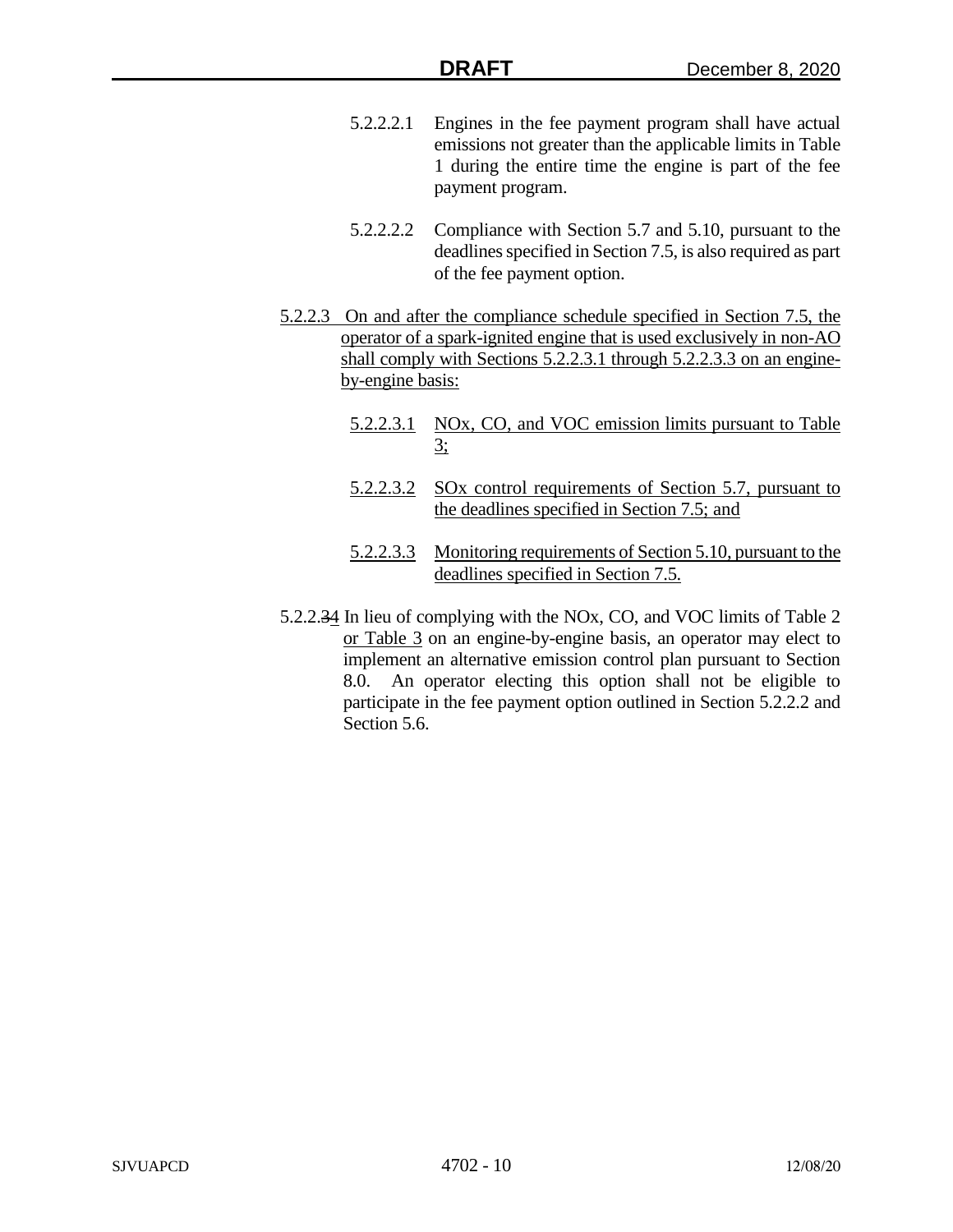| Emission Limits for a Spark-Ignited Internal Combustion Engine Rated at >50 bhp<br>Table 2<br>Used Exclusively in Non-AO (All ppmv limits are corrected to 15% oxygen on a dry<br>basis). Emission Limits are effective according to the compliance schedule specified<br>in Section 7.5. |                             |                 |                  |  |  |
|-------------------------------------------------------------------------------------------------------------------------------------------------------------------------------------------------------------------------------------------------------------------------------------------|-----------------------------|-----------------|------------------|--|--|
| Engine Type                                                                                                                                                                                                                                                                               | <b>NO<sub>x</sub></b> Limit | <b>CO</b> Limit | <b>VOC Limit</b> |  |  |
|                                                                                                                                                                                                                                                                                           | (ppmv)                      | (ppmv)          | (ppmv)           |  |  |
| 1. Rich-Burn                                                                                                                                                                                                                                                                              |                             |                 |                  |  |  |
| <b>Waste Gas Fueled</b><br>a.                                                                                                                                                                                                                                                             | 50                          | 2000            | 250              |  |  |
| Cyclic Loaded, Field Gas Fueled<br>b.                                                                                                                                                                                                                                                     | 50                          | 2000            | 250              |  |  |
| <b>Limited Use</b><br>$C_{-}$                                                                                                                                                                                                                                                             | 25                          | 2000            | 250              |  |  |
| Rich-Burn Engine, not listed above<br>d.                                                                                                                                                                                                                                                  | 11                          | 2000            | 250              |  |  |
| 2. Lean-Burn Engines                                                                                                                                                                                                                                                                      |                             |                 |                  |  |  |
| a. Two-Stroke, Gaseous Fueled, >50 bhp                                                                                                                                                                                                                                                    | 75                          | 2000            | 750              |  |  |
| and $< 100$ bhp                                                                                                                                                                                                                                                                           |                             |                 |                  |  |  |
| <b>Limited Use</b><br>$\mathbf{b}$ .                                                                                                                                                                                                                                                      | 65                          | 2000            | 750              |  |  |
| c. Lean-Burn Engine used for gas                                                                                                                                                                                                                                                          | 65 ppmy or                  | 2000            | 750              |  |  |
| compression                                                                                                                                                                                                                                                                               | 93% reduction               |                 |                  |  |  |
| d. Waste Gas Fueled                                                                                                                                                                                                                                                                       | 65 ppmy or<br>90% reduction | 2000            | 750              |  |  |
| e. Lean-Burn Engine, not listed above                                                                                                                                                                                                                                                     | 11                          | 2000            | 750              |  |  |

| Emission Limits for a Spark-Ignited Internal Combustion Engine Rated at >50 bhp<br>Table 3 |                                                                                  |          |           |  |  |
|--------------------------------------------------------------------------------------------|----------------------------------------------------------------------------------|----------|-----------|--|--|
|                                                                                            | Used Exclusively in Non-AO (All ppmy limits are corrected to 15% oxygen on a dry |          |           |  |  |
| basis). Emission Limits are effective according to the compliance schedule specified       |                                                                                  |          |           |  |  |
| in Section 7.5.                                                                            |                                                                                  |          |           |  |  |
|                                                                                            | NOx Limit                                                                        | CO Limit | VOC Limit |  |  |
| <b>Engine Type</b>                                                                         | (ppmy)                                                                           | (ppmv)   | (ppmy)    |  |  |
| 1. Rich-Burn                                                                               |                                                                                  |          |           |  |  |
| Waste Gas Fueled                                                                           | 11                                                                               | 2000     | 90        |  |  |
| Cyclic Loaded, Field Gas Fueled<br>h.                                                      | 11                                                                               | 2000     | 90        |  |  |
| <b>Limited Use</b>                                                                         | 11                                                                               | 2000     | 90        |  |  |
| Rich-Burn Engine, not listed above<br>d.                                                   |                                                                                  | 2000     | 90        |  |  |
| 2. Lean-Burn Engines                                                                       |                                                                                  |          |           |  |  |
| Limited Use                                                                                | 11                                                                               | 2000     | 90        |  |  |
| Lean-Burn Engine used for gas                                                              | 40                                                                               | 2000     | 90        |  |  |
| compression                                                                                |                                                                                  |          |           |  |  |
| <b>Waste Gas Fueled</b>                                                                    | 40                                                                               | 2000     | 90        |  |  |
| Lean-Burn Engine, not listed above<br>d.                                                   | 11                                                                               | 2000     | 90        |  |  |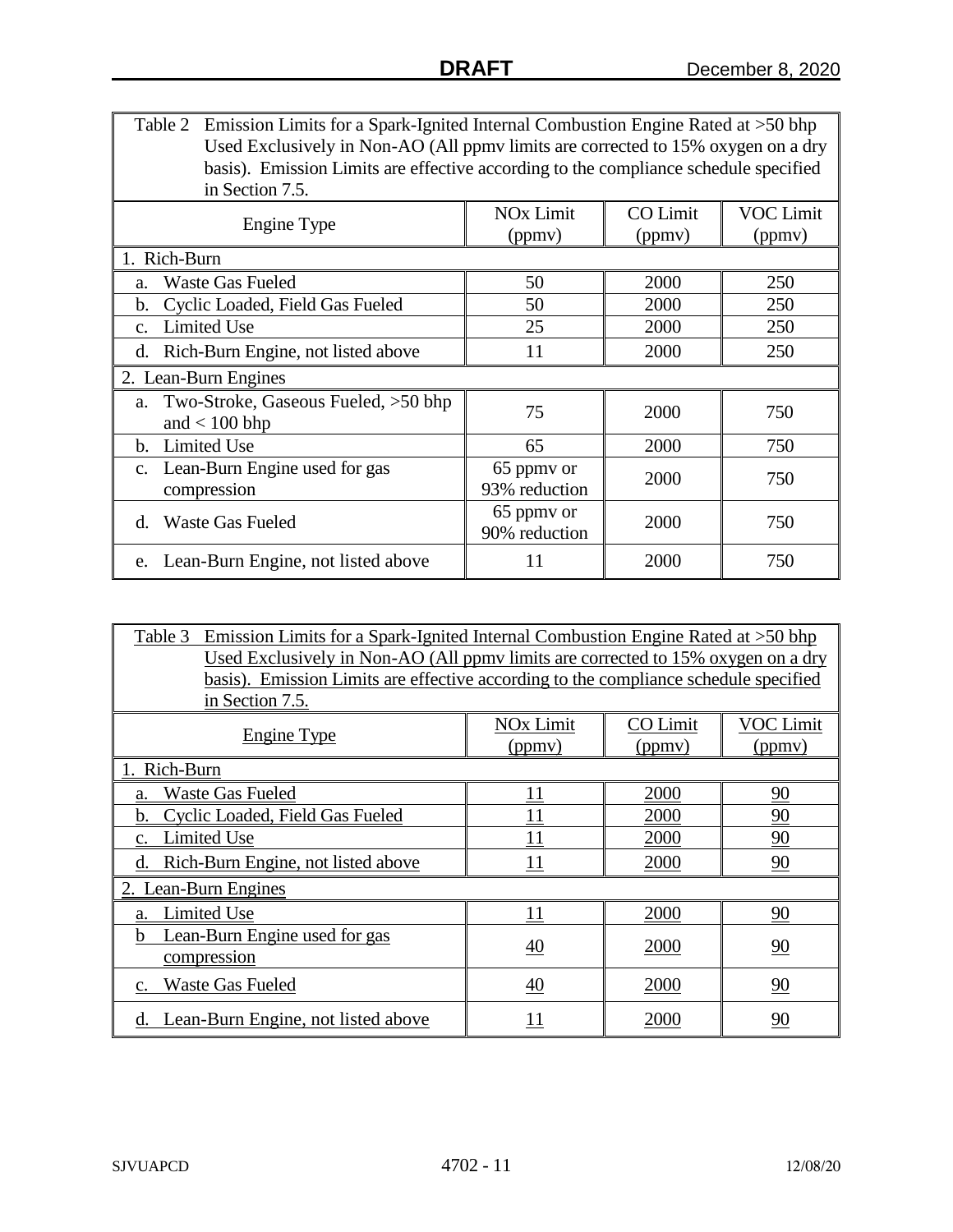- 5.2.3 Spark-Ignited Engines Used Exclusively in Agricultural Operations (AO)
	- 5.2.3.1 The operator of a spark-ignited internal combustion engine rated at >50 bhp that is used exclusively in AO shall not operate it in such a manner that results in emissions exceeding the limits in Table  $\frac{4}{3}$  for the appropriate engine type on an engine-by-engine basis.

On and after the compliance schedule specified in Section 7.5 Table 9, the operator of a spark-ignited internal combustion engine rated at >50 bhp that is used exclusively in AO shall comply with the emission limits specified in Table 5.

- 5.2.3.2 In lieu of complying with the NOx, CO, and VOC limits of Table  $\frac{43}{3}$ or 5 on an engine-by-engine basis, an operator may elect to implement an alternative emission control plan pursuant to Section 8.0.
- 5.2.3.3 An operator of an AO spark-ignited engine that is subject to the applicable requirements of Table 43 or 5 shall not replace such engine with an engine that emits more emissions of NOx, VOC, and CO, on a ppmv basis, (corrected to 15% oxygen on a dry basis) than the engine being replaced.

Table 43 Emission Limits/Standards and Compliance Schedule for a Spark-Ignited Internal Combustion Engine >50 bhp Used Exclusively in AO (All ppmv limits are corrected to 15% oxygen on a dry basis). Engine Type NOx Limit | CO Limit | VOC Limit 1. Rich-Burn  $\parallel$  90 ppmv or 80% reduction  $\parallel$  2000 ppmv  $\parallel$  250 ppmv 2. Lean-Burn 150 ppmv or 70% reduction 2000 ppmv 750 ppmv 3. Certified and installed on or before June 16, 2005 Meet a Certified Spark-Ignited Engine Standard of  $HC + NOx < 0.6$  g/bhp-hr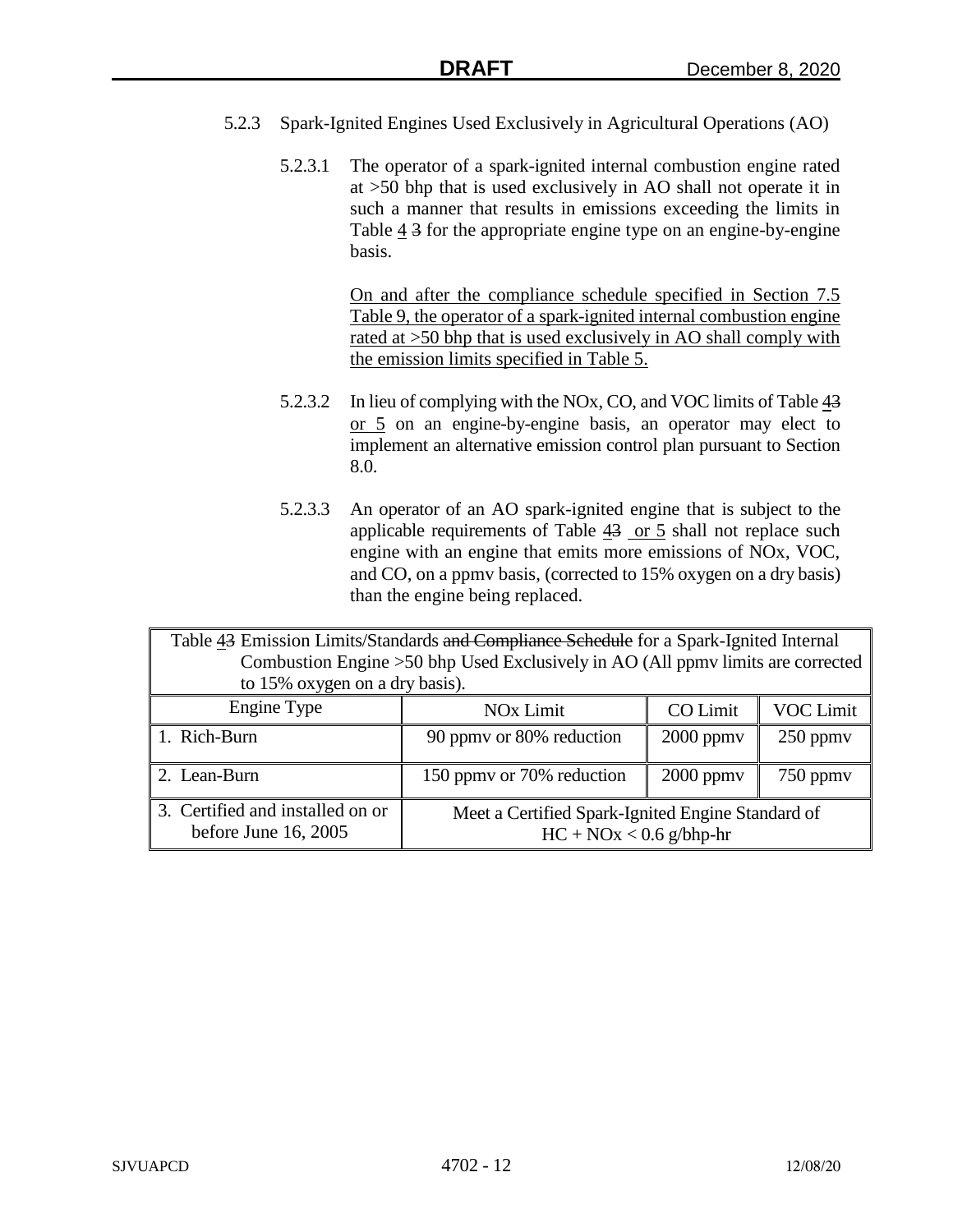| Table 5 Emission Limits/Standards for a Spark-Ignited Internal Combustion Engine > 50       |                                                      |  |           |  |  |  |
|---------------------------------------------------------------------------------------------|------------------------------------------------------|--|-----------|--|--|--|
| bhp Used Exclusively in AO (All ppmy limits are corrected to 15% oxygen on a dry<br>basis). |                                                      |  |           |  |  |  |
| Engine Type                                                                                 | CO Limit<br><b>NO<sub>x</sub></b> Limit<br>VOC Limit |  |           |  |  |  |
| Rich-Burn                                                                                   | $0.15$ g/bhp-hr or 11 ppmy                           |  | $90$ ppmy |  |  |  |
| $0.6$ g/bhp-hr or 43 ppmy<br>$2000$ ppmy<br>2. Lean-Burn<br>$90$ ppmy                       |                                                      |  |           |  |  |  |

5.2.4 Certified Compression-Ignited Engines (AO and non-AO)

The operator of a certified compression-ignited engine rated >50 bhp shall comply with the following requirements:

- 5.2.4.1 Repower, replace, or control the engine's emissions to comply with the applicable limits/standards in Table 45 on an engine-byengine basis by the compliance dates as specified in Table 46.
- 5.2.4.2 The annual hours of operation shall be determined on a calendar year basis.
- 5.2.4.3 In lieu of complying with the NOx, CO, and VOC limits of Table 4 6 on an engine-by-engine basis, an operator may elect to implement an alternative emission control plan pursuant to Section 8.0.
- 5.2.4.4 An operator of an AO compression-ignited engine that is subject to the applicable requirements of Table 4 6 shall not replace such engine with an engine that emits more emissions of NOx, VOC, and CO, on a ppmv basis, (corrected to 15% oxygen on a dry basis) than the engine being replaced.
- 5.2.4.5 Non-AO compression-ignited engines shall be operated in such a manner to comply with the SOx control requirements of Section 5.7 and the SOx monitoring requirements of Section 5.10.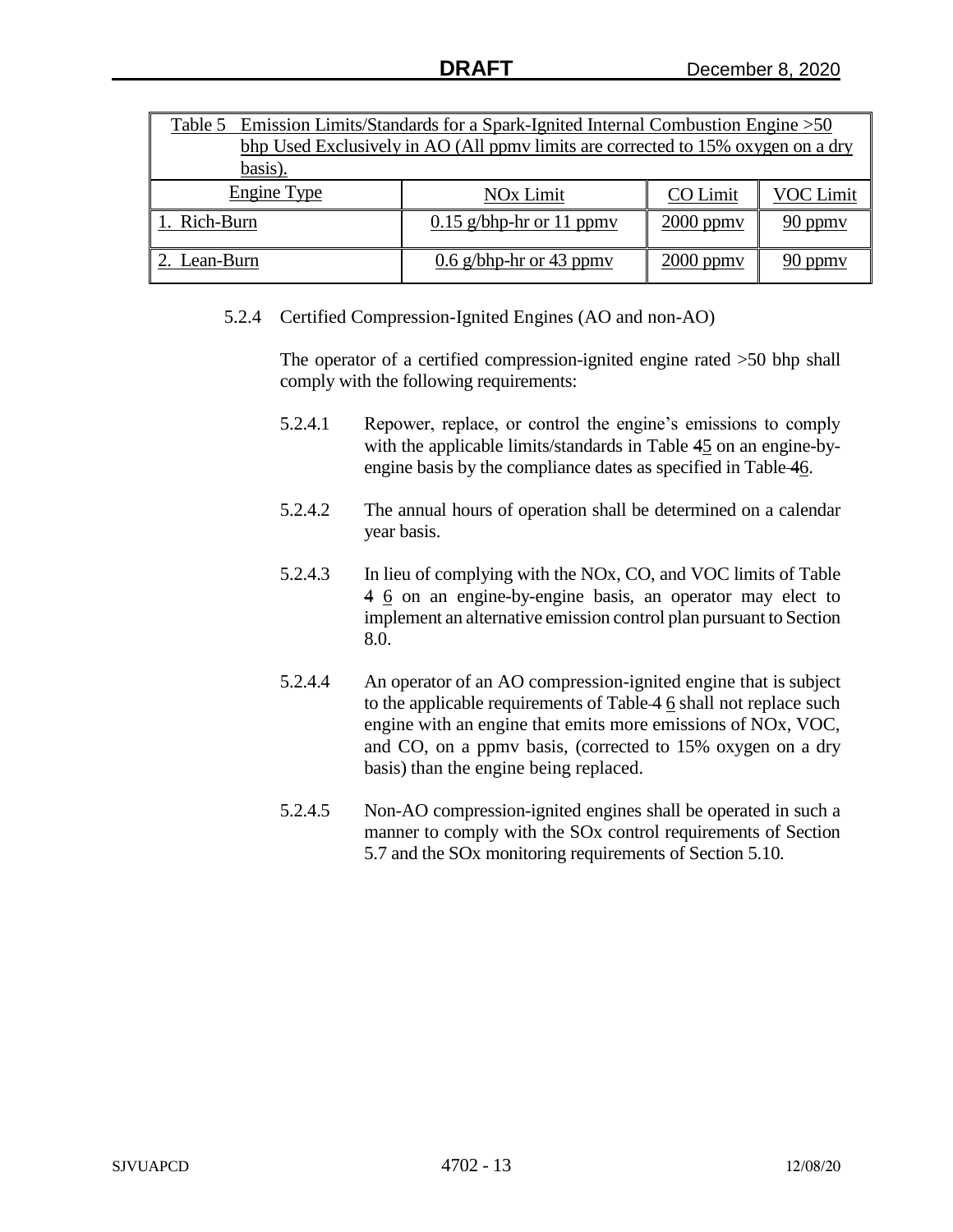| Table 64 Emission Limits/Standards and Compliance Schedule for Compression-Ignited Internal<br>Combustion Engine (corrected to 15% oxygen on a dry basis) |                                                                                               |                                                                                     |  |  |
|-----------------------------------------------------------------------------------------------------------------------------------------------------------|-----------------------------------------------------------------------------------------------|-------------------------------------------------------------------------------------|--|--|
| Engine Type                                                                                                                                               | Emission Limit/<br>Standard                                                                   | <b>Compliance Date</b>                                                              |  |  |
| 1. Non-Certified Compression-Ignited Engine Installed on or before January 1, 2015                                                                        |                                                                                               |                                                                                     |  |  |
| a. Greater than 50 bhp but not<br>more than 500 bhp                                                                                                       | EPA Tier 3<br>or Tier 4                                                                       | 1/1/2010                                                                            |  |  |
| b. Greater than 500 bhp but not<br>more than 750 bhp and less<br>than 1000 annual operating<br>hours                                                      | EPA Tier 3                                                                                    | 1/1/2010                                                                            |  |  |
| c. Greater than 750 bhp and<br>less than 1000 annual<br>operating hours                                                                                   | EPA Tier 4                                                                                    | 7/1/2011                                                                            |  |  |
| d. Greater than 500 bhp and<br>greater than or equal to 1000<br>annual operating hours                                                                    | 80 ppmv NO <sub>x</sub> ,<br>2,000 ppmv CO,<br>750 ppmy VOC                                   | $1/1/2008$ , if owner has an<br>agreement to electrify, comply<br>by 1/1/2010       |  |  |
| 2. Certified Compression-Ignited Engine                                                                                                                   |                                                                                               |                                                                                     |  |  |
| EPA Certified Tier 1 or Tier<br>a.<br>2 Engine                                                                                                            | EPA Tier 4                                                                                    | $1/1/2015$ or 12 years after<br>installation date, but not later<br>than $6/1/2018$ |  |  |
| b. EPA Certified Tier 3 or Tier<br>4 Engine                                                                                                               | Meet Certified<br>Compression-Ignited<br>Engine Standard in effect at<br>time of installation | At time of installation                                                             |  |  |

## 5.2.5 Non-Certified Compression-Ignited Engines (AO and Non-AO)

The operator of a non-certified compression-ignited engine, in place on or before June 1, 2006, shall comply with the Emission Limit/Standard and Compliance Date in Table 4 6 based on the non-certified compressionignited engine that was in place on June 1, 2006, unless the operator meets one of the following conditions:

- 5.2.5.1 Replace the non-certified compression-ignited engine with a nonmodified Tier 3 or a non-modified Tier 4 engine after June 1, 2006;
- 5.2.5.2 Control the non-certified compression-ignited engine after June 1, 2006, to emit emissions less than, or equal to, 80 ppmv NOx, 2,000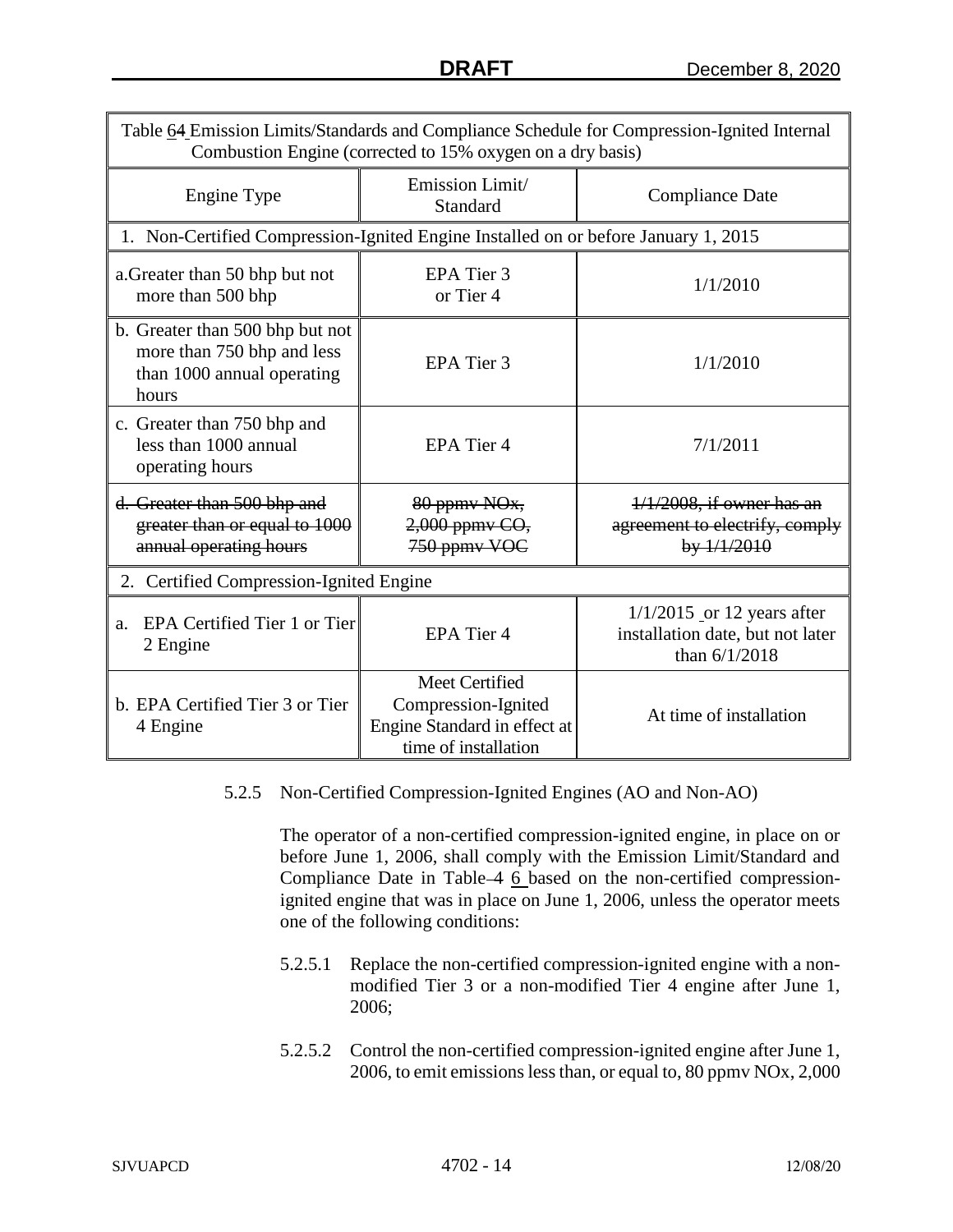ppmv CO, and 750 ppmv VOC (corrected to 15% oxygen on a dry basis); or

- 5.2.5.3 Replace the non-certified compression-ignited engine after June 1, 2006, with an engine or other source with emissions less than, or equal to, 80 ppmv NOx, 2,000 ppmv CO, and 750 ppmv VOC (corrected to 15% oxygen on a dry basis).
- 5.3 All continuous emission monitoring systems (CEMS) emissions measurements shall be averaged over a period of 15 consecutive minutes. Any 15-consecutive-minute block average CEMS measurement exceeding the applicable emission limits of this rule shall constitute a violation of this rule.
- 5.4 Percent emission reductions, if used to comply with the NOx emission limits of Section 5.2, shall be calculated as follows:
	- 5.4.1 For engines with external control devices that are not operated in combination with a second emission control device or technique, percent reduction shall be calculated using emission samples taken at the inlet and outlet of the control device.
	- 5.4.2 For engines without external control devices and for engines with an external control device in combination with a second emission control device or technique, percent reduction shall be based on source test results for the uncontrolled engine and the engine after the control device or technique has been employed. In this situation, the engine's typical operating parameters, loading, and duty cycle shall be documented and repeated at each successive post-control source test to ensure that the engine is meeting the percent reduction limit. When representative source sampling prior to the application of an emissions control technology or technique is not available, the APCO may approve the use of a manufacturer's uncontrolled emissions information or source sampling from a similar, uncontrolled engine.
- 5.5 The operator of an internal combustion engine that uses percent emission reduction to comply with the NOx emission limits of Section 5.2 shall provide an accessible inlet and outlet on the external control device or the engine as appropriate for taking emission samples and as approved by the APCO.
- 5.6 Payment of an Annual Fee In Lieu of Complying with a NOx Emission Limit

The operator of a non-AO spark-ignited engine who elects to comply under Section 5.2.2.2 shall comply with the requirements of Sections 5.6 by the schedule specified in Section 7.6 and all other applicable provisions of this rule.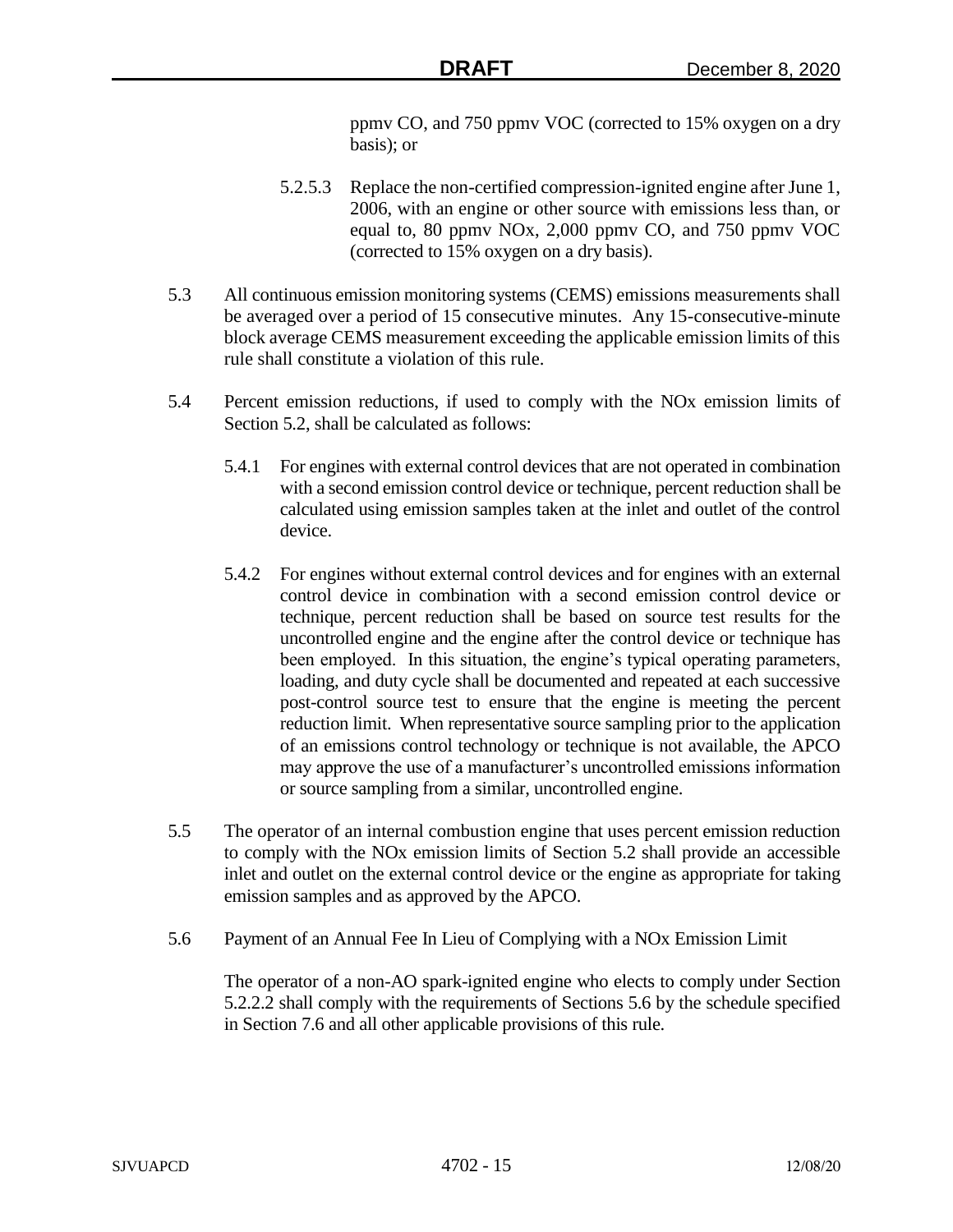- 5.6.1 An operator shall pay a total annual fee to the District based on the total NOx emissions from those engines that will be subject to Section 5.2.2.2. The annual fee shall be calculated in the following manner:
	- 5.6.1.1 The operator shall calculate the total emissions for all engines operating at a stationary source that will comply with Section 5.2.2.2. The total NOx emissions shall be calculated in accordance with Section 5.6.1.3.
	- 5.6.1.2 The total annual fee shall be calculated in accordance with Section 5.6.1.4. These calculations include only the units that have been identified to comply with Section 5.2.2.2.
	- 5.6.1.3 Total Emissions (TE) Calculation

| $E$ (engine)   |     | $= A x B x C x D x 2.147 x 10^{-16}$                                                   |
|----------------|-----|----------------------------------------------------------------------------------------|
| Where:         |     |                                                                                        |
| $E_{(engine)}$ |     | $=$ Annual NO <sub>x</sub> emissions for each unit, in<br>tons/year.                   |
| $\mathsf{A}$   |     | $=$ NOx emission limit for the Permit-to-Operate, in<br>ppmvd corrected to 15% oxygen. |
| B              |     | $=$ Annual fuel use (ft3/year)                                                         |
| $\mathcal{C}$  | $=$ | Fuel higher heating value (Btu/ft3) for natural<br>gas use 1,000 Btu/ft3               |
| D              |     | Fuel F-Factor at 60°F (Dscf/MMBtu) for natural<br>gas use 8,579 Dscf/MMBtu             |
| TE             |     | $= \sum E$ (engine)                                                                    |
| Where:         |     |                                                                                        |

 $\sum E(\text{engine}) = \text{Sum of all NOx emissions from all units in the}$ annual fee program, in tons per year.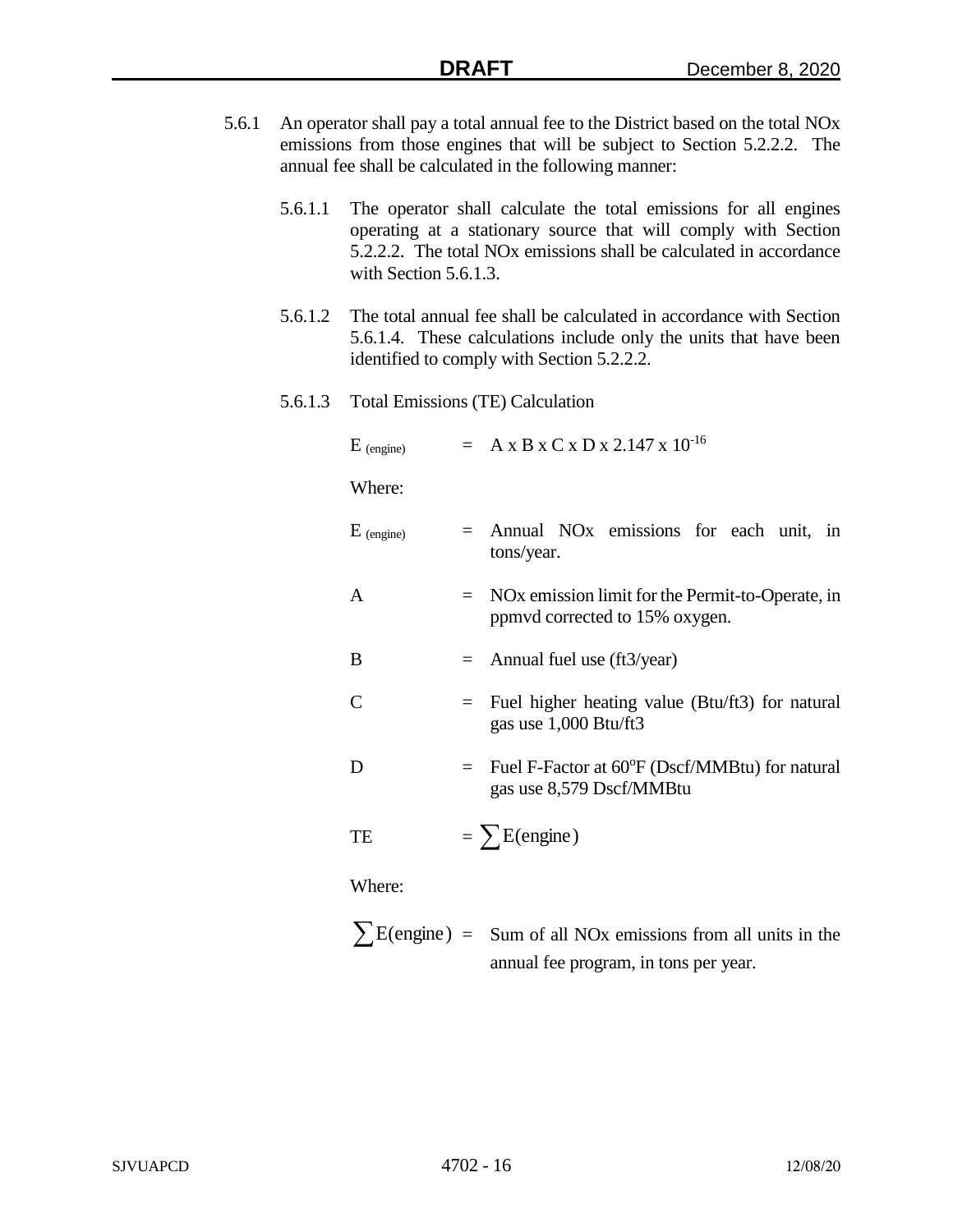5.6.1.4 Total Annual Fee Calculation

| Total Annual<br>Fee | $=$ (TE x FR) + Administrative Fee                                                                                                                                                                                                                                                                                      |
|---------------------|-------------------------------------------------------------------------------------------------------------------------------------------------------------------------------------------------------------------------------------------------------------------------------------------------------------------------|
| Where:              |                                                                                                                                                                                                                                                                                                                         |
| <b>TE</b>           | = Total Emissions, in tons per year, as calculated<br>in Section $5.6.1.3$ .                                                                                                                                                                                                                                            |
| $FR$ (Fee Rate) $=$ | the cost of NO <sub>x</sub> reductions, in dollars per ton, as<br>established by District Rule 9510. Under no<br>circumstances shall the cost per ton of NO <sub>x</sub><br>reductions exceed the cost effectiveness<br>threshold for the Carl Moyer Cost Effectiveness,<br>as established by the applicable state law. |
| Administrative      |                                                                                                                                                                                                                                                                                                                         |
| Fee                 | $= 4\% \times (TE \times FR)$                                                                                                                                                                                                                                                                                           |

- 
- 5.7 Sulfur Oxides (SOx) Emission Control Requirements

On and after the compliance schedule specified in Section 7.5, operators of non-AO spark-ignited engines and non-AO compression-ignited engines shall comply with one of the following requirements:

- 5.7.1 Operate the engine exclusively on PUC-quality natural gas, commercial propane, butane, or liquefied petroleum gas, or a combination of such gases; or
- 5.7.2 Limit gaseous fuel sulfur content to no more than five (5) grains of total sulfur per one hundred (100) standard cubic feet; or
- 5.7.3 Use California Reformulated Gasoline for gasoline-fired spark-ignited engines; or
- 5.7.4 Use California Reformulated Diesel for compression-ignited engines; or
- 5.7.5 Operate the engine on liquid fuel that contains no more than 15 ppm sulfur, as determined by the test method specified in Section 6.4.6; or
- 5.7.6 Install and properly operate an emission control system that reduces  $SO<sub>2</sub>$ emissions by at least 95% by weight as determined by the test method specified in Section 6.4.6.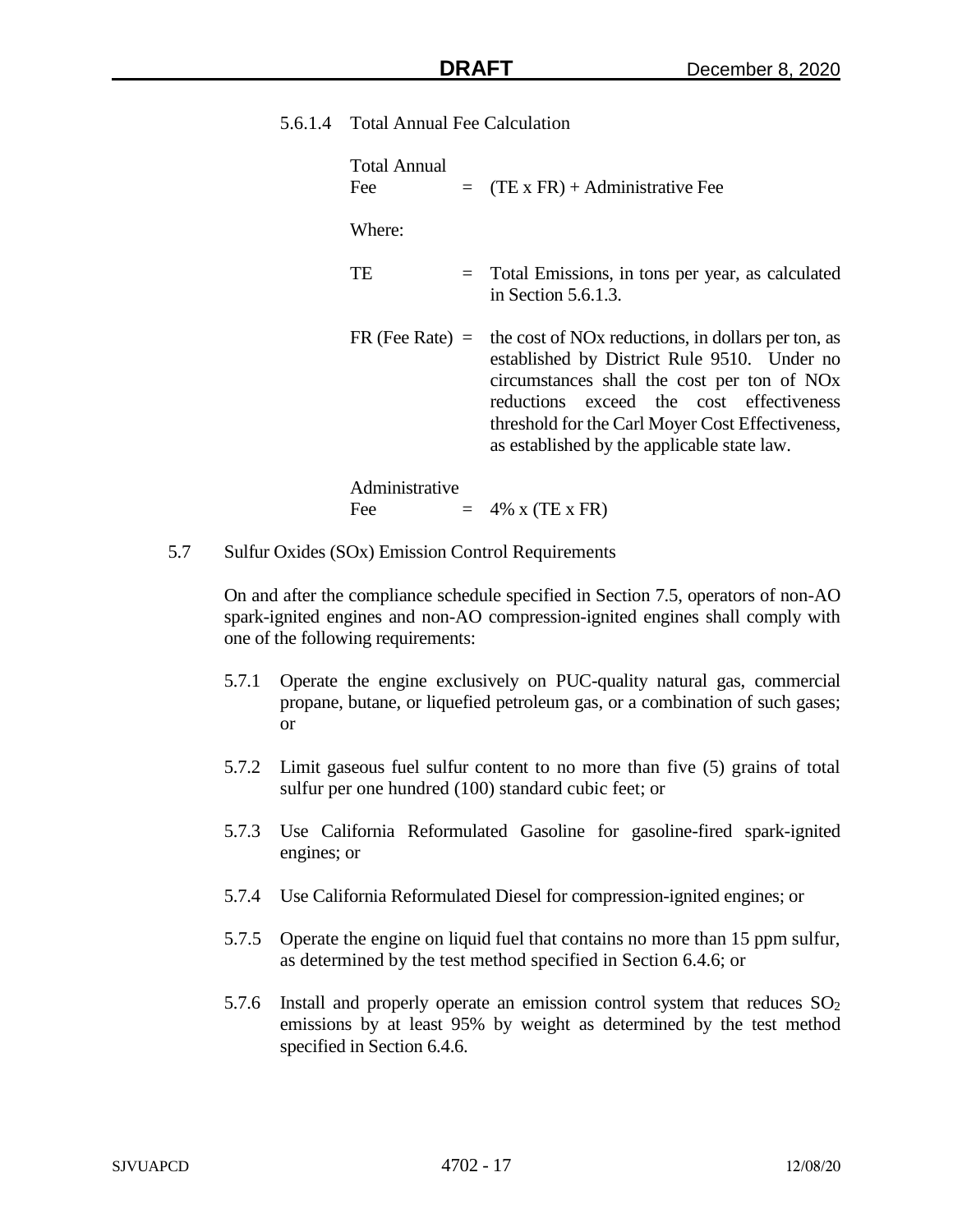5.8 Monitoring Requirements: Non-AO Spark-Ignited Engines and Engines in an AECP (Section 8.0)

The operator of a non-AO spark-ignited engine subject to the requirements of Section 5.2 or any engine subject to the requirements of Section 8.0 shall comply with the following requirements:

- 5.8.1 For each engine with a rated brake horsepower of 1,000 bhp or greater and which is allowed by Permit-to-Operate or Permit-Exempt Equipment Registration condition to operate more than 2,000 hours per calendar year, or with an external emission control device, either install, operate, and maintain continuous monitoring equipment for NOx, CO, and oxygen, as identified in Rule 1080 (Stack Monitoring), or install, operate, and maintain APCOapproved alternate monitoring. The monitoring system may be a continuous emissions monitoring system (CEMS), a parametric emissions monitoring system (PEMS), or an alternative monitoring system approved by the APCO. APCO-approved alternate monitoring shall consist of one or more of the following:
	- 5.8.1.1 Periodic NOx and CO emission concentrations,
	- 5.8.1.2 Engine exhaust oxygen concentration,
	- 5.8.1.3 Air-to-fuel ratio,
	- 5.8.1.4 Flow rate of reducing agents added to engine exhaust,
	- 5.8.1.5 Catalyst inlet and exhaust temperature,
	- 5.8.1.6 Catalyst inlet and exhaust oxygen concentration, or
	- 5.8.1.7 Other operational characteristics.
- 5.8.2 For each engine not subject to Section 5.8.1, monitor operational characteristics recommended by the engine manufacturer or emission control system supplier, and approved by the APCO.
- 5.8.3 For each engine with an alternative monitoring system, submit to, and receive approval from the APCO, adequate verification of the alternative monitoring system's acceptability. This would include data demonstrating the system's accuracy under typical operating conditions for the specific application and any other information or data deemed necessary in assessing the acceptability of the alternative monitoring system.
- 5.8.4 For each engine with an APCO approved CEMS, operate the CEMS in compliance with the requirements of 40 Code of Federal Regulations (CFR) Part 51, 40 CFR Parts 60.7 and 60.13 (except subsection h), 40 CFR Appendix B (Performance Specifications), 40 CFR Appendix F (Quality Assurance Procedures), and applicable provisions of Rule 1080 (Stack Monitoring).
- 5.8.5 For each engine, have the data gathering and retrieval capabilities of an installed monitoring system described in Section 5.8 approved by the APCO.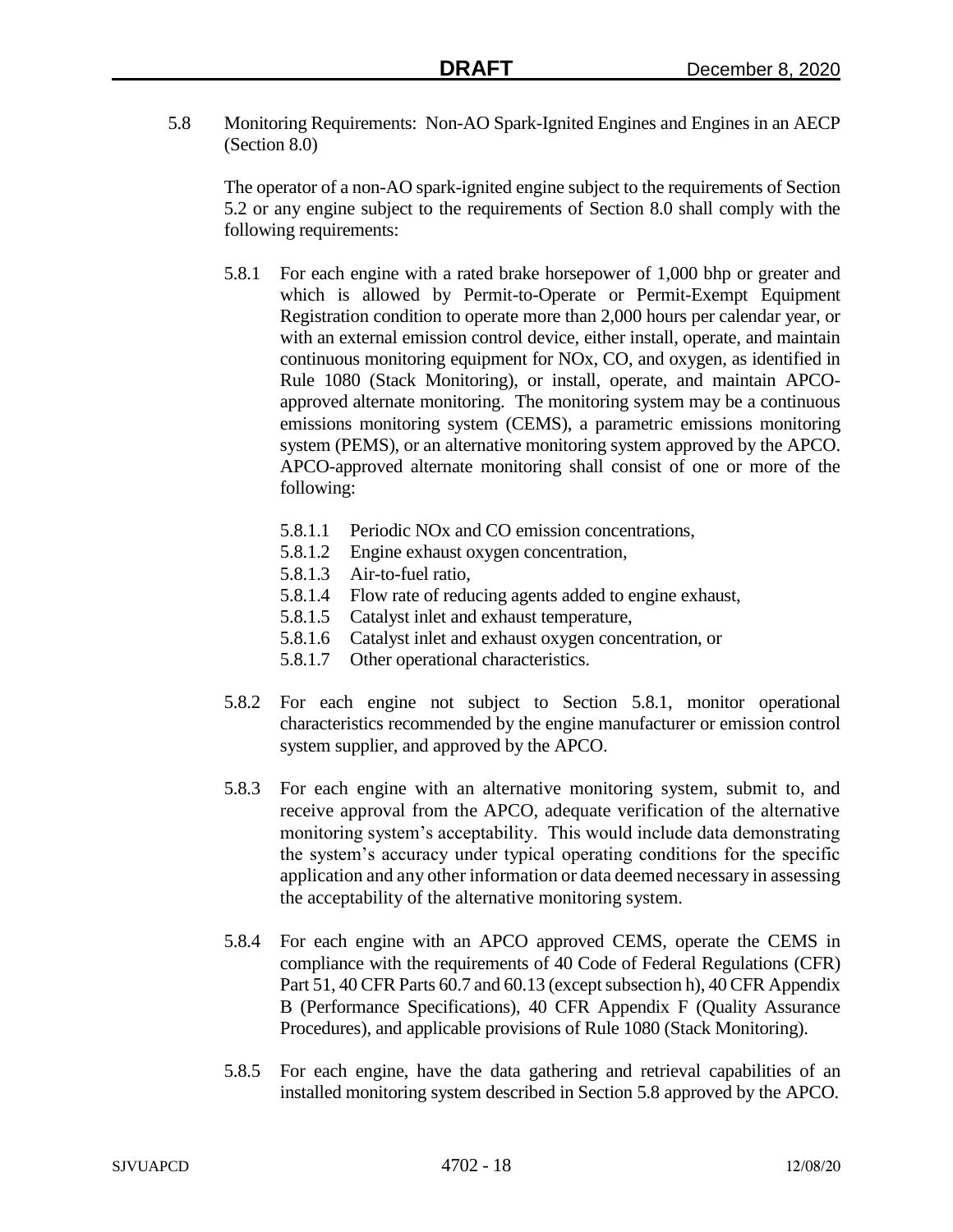- 5.8.6 For each engine, install and operate a nonresettable elapsed time meter.
	- 5.8.6.1 In lieu of installing a nonresettable elapsed time meter, the operator may use an alternative device, method, or technique, in determining operating time provided that the alternative is approved by the APCO and EPA and is allowed by a Permit-to-Operate or Permit-Exempt Equipment Registration condition.
	- 5.8.6.2 The operator shall properly maintain and operate the nonresettable elapsed time meter or alternative device in accordance with the manufacturer's instructions.
- 5.8.7 For each engine, implement the Inspection and Monitoring (I&M) plan, if any, submitted to and approved by the APCO pursuant to Section 6.5.
- 5.8.8 For each engine, collect data through the I&M plan in a form approved by the APCO.
- 5.8.9 For each engine, use a portable NO<sub>x</sub> analyzer to take NO<sub>x</sub> and CO emission readings and oxygen concentration readings to verify compliance with the emission requirements of Section 5.2 or Section 8.0 during each calendar quarter in which a source test is not performed and the engine is operated.
	- 5.8.9.1 If an engine is operated less than 120 calendar days per calendar year, take one NOx and CO emission reading during the calendar year in which a source test is not performed and the engine is operated.
	- 5.8.9.2 All emission readings shall be taken with the engine operating either at conditions representative of normal operations or conditions specified in the Permit-to-Operate or Permit-Exempt Equipment Registration.
	- 5.8.9.3 The analyzer shall be calibrated, maintained, and operated in accordance with the manufacturer's specifications and recommendations or a protocol approved by the APCO.
	- 5.8.9.4 All NOx and CO emissions readings shall be reported to the APCO in a manner approved by the APCO.
	- 5.8.9.5 NOx emission readings taken pursuant to this section shall be averaged over a 15 consecutive-minute period by either taking a cumulative 15 consecutive-minute sample reading or by taking at least five (5) readings evenly spaced out over the 15 consecutiveminute period.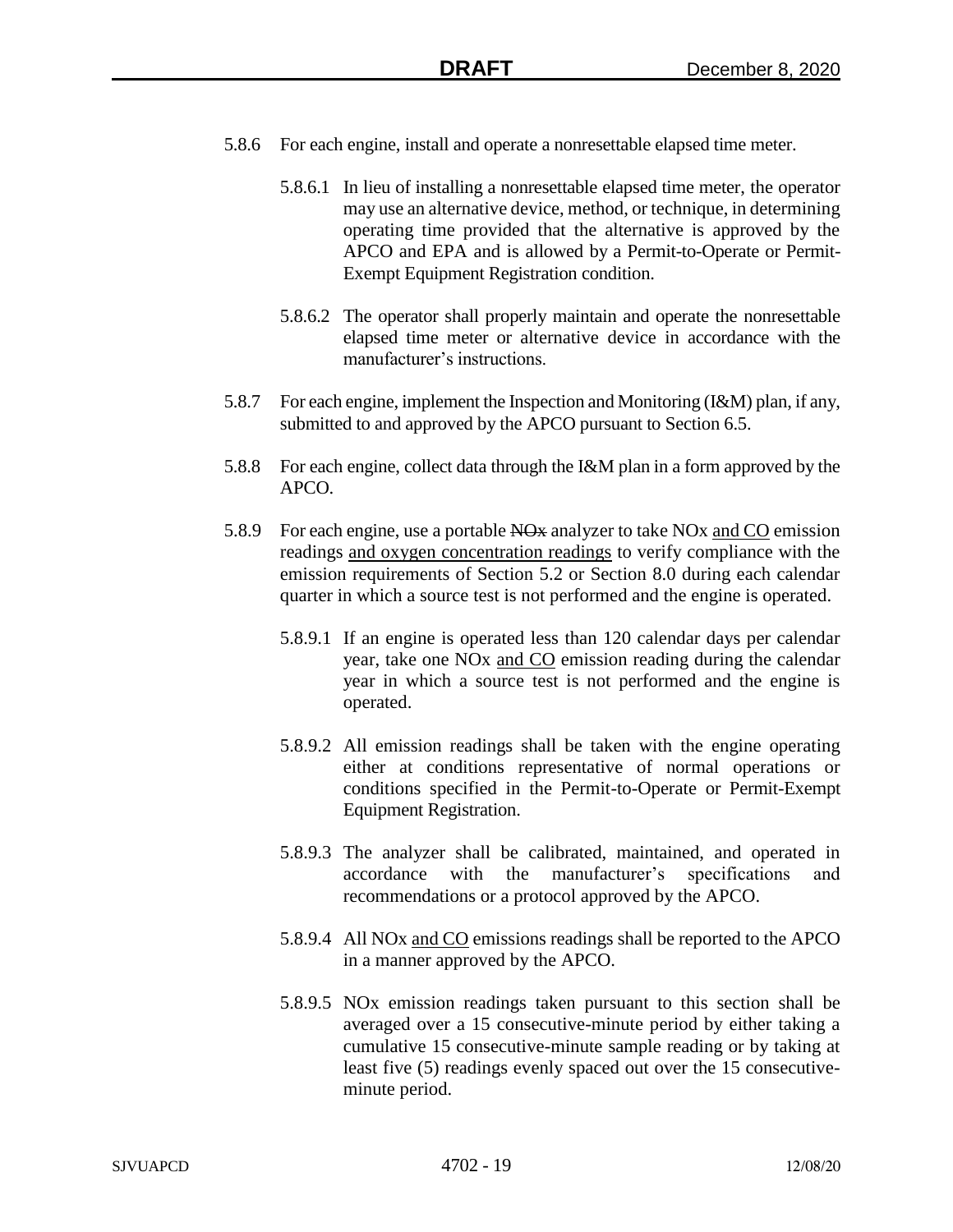- 5.8.10 The APCO shall not approve an alternative monitoring system unless it is documented that continued operation within ranges of specified emissionsrelated performance indicators or operational characteristics provides a reasonable assurance of compliance with applicable emission limits. The operator shall source test over the proposed range of surrogate operating parameters to demonstrate compliance with the applicable emission standards.
- 5.8.11 For each engine subject to Section 8.0, install and operate a nonresettable fuel meter.
	- 5.8.11.1 In lieu of installing a nonresettable fuel meter, the operator may use an alternative device, method, or technique in determining daily fuel consumption provided that the alternative is approved by the APCO and EPA.
	- 5.8.11.2 The operator shall properly maintain, operate, and calibrate the required fuel meter in accordance with the manufacturer's instructions.
- 5.9 Monitoring Requirements: All Other Engines
	- 5.9.1 The operator of any of the following engines shall comply with the requirements specified in Section 5.9.2 through Section 5.9.5 below:
		- 5.9.1.1 An AO spark-ignited engine subject to the requirements of Section 5.2;
		- 5.9.1.2 A compression-ignited engine subject to the requirements of Section 5.2; or
		- 5.9.1.3 An engine subject to Section 4.2.
	- 5.9.2 Properly operate and maintain each engine as recommended by the engine manufacturer or emission control system supplier.
	- 5.9.3 Monitor the operational characteristics of each engine as recommended by the engine manufacturer or emission control system supplier.
	- 5.9.4 Install and operate a nonresettable elapsed time meter.
		- 5.9.4.1 In lieu of installing a nonresettable elapsed time meter, the operator may use an alternative device, method, or technique, in determining operating time provided that the alternative is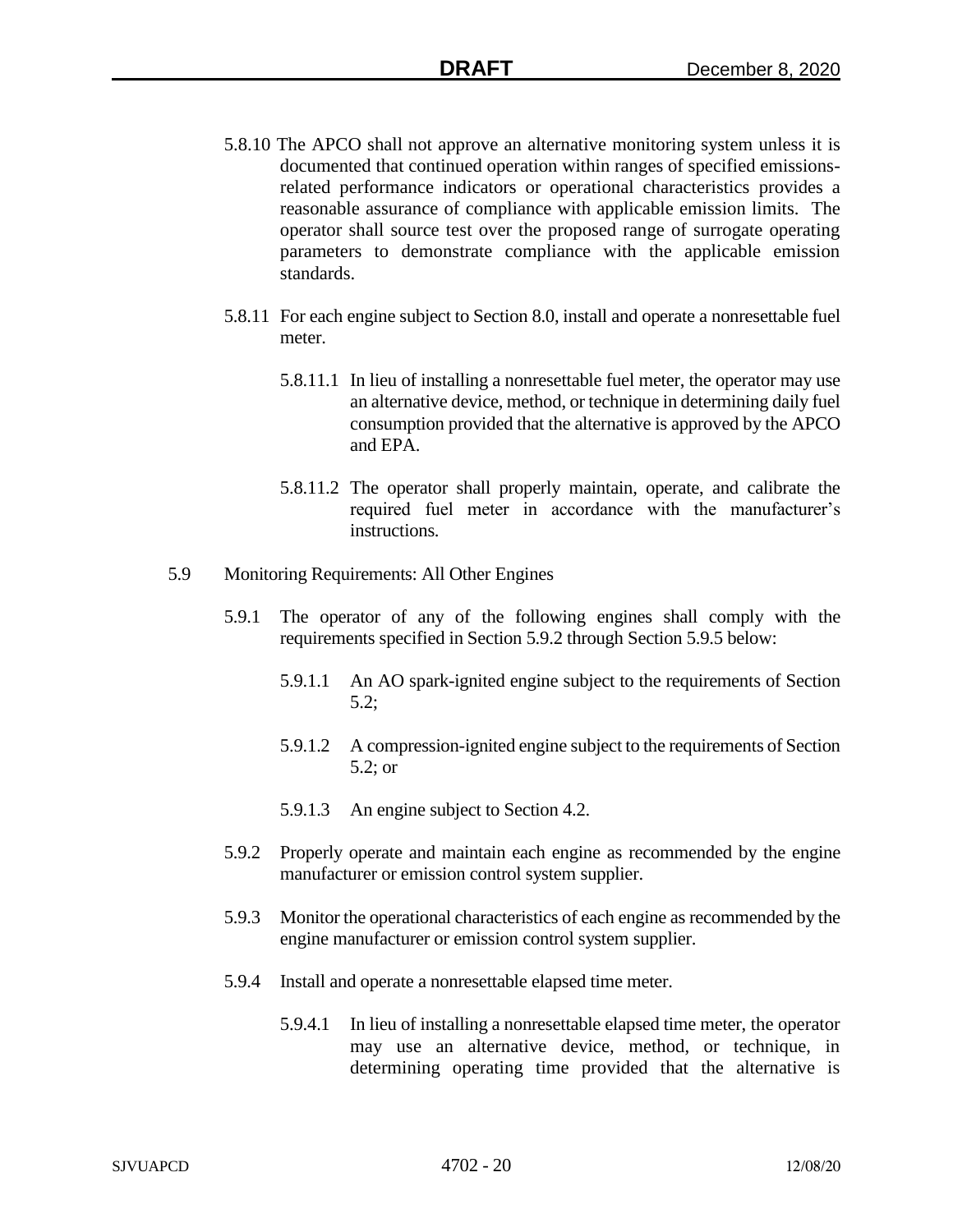approved by the APCO and EPA and is allowed by a Permit-to-Operate or Permit-Exempt Equipment Registration condition.

- 5.9.4.2 The operator shall properly maintain and operate the nonresettable elapsed time meter or alternative device in accordance with the manufacturer's instructions.
- 5.9.5 Until January 1, 2029, tThe operator of an AO spark-ignited engine that has been retro-fitted with a NOx exhaust control that has not been certified in accordance with Section 9.0 Exhaust Control System Certification Requirements, or a compression-ignited engine that has been retro-fitted with a NOx exhaust control shall comply with the following:Sections 5.9.5.1 through 5.9.5.7.

On or after January 1, 2029, except Certified Spark-Ignited Engines and those certified per Section 9.0, all AO spark-ignited engines that have been retrofitted with a NOx exhaust control shall comply with Sections 5.9.5.1 through 5.9.5.7.

- 5.9.5.1 Use a portable NOx analyzer to take NOx and CO emission readings and oxygen concentration readings to demonstrate compliance with the emission requirements of Section 5.2.
- 5.9.5.2 The operator of a compression-ignited engine that is subject to the limits/standards of Section 5.2 Table 4 5 Category 1.d shall use a portable NOx analyzer to take NOx and CO emission readings and oxygen concentration readings at least once every six (6) months that the engine is operated.
- 5.9.5.3 The operator of any other engine that has been retro-fitted with a NOx exhaust control shall use a portable NOx analyzer to take NOx and CO emission readings and oxygen concentration readings at least once every 24 months that the engine is operated.
- 5.9.5.4 All emission readings shall be taken with the engine operating either at conditions representative of normal operations or conditions specified in the Permit-to-Operate or Permit-Exempt Equipment Registration.
- 5.9.5.5 The portable NO<sub>x</sub> analyzer shall be calibrated, maintained, and operated in accordance with the manufacturer's specifications and recommendations or a protocol approved by the APCO.
- 5.9.5.6 All NOx and CO emissions readings shall be reported to the APCO in a manner approved by the APCO.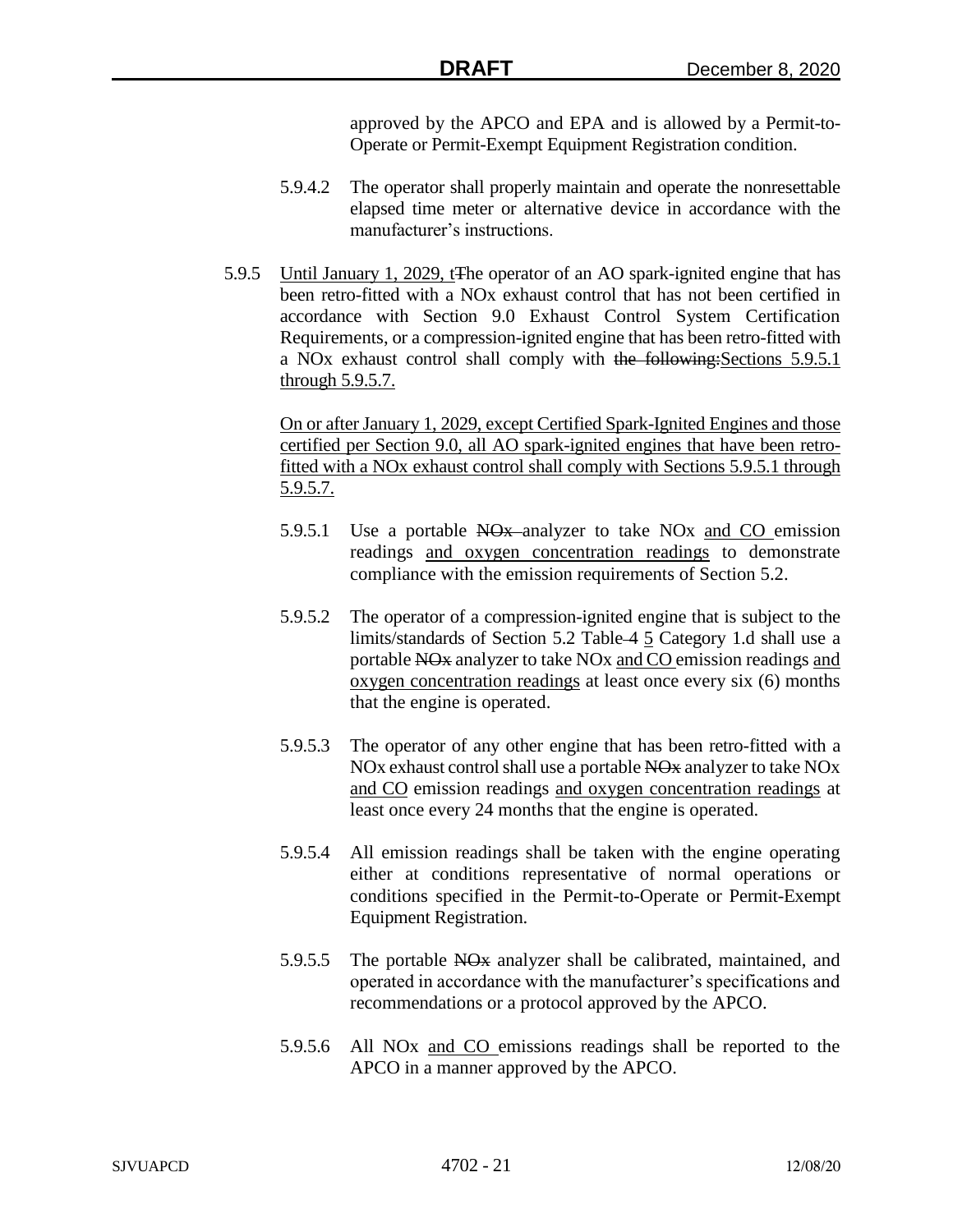- 5.9.5.7 NOx and CO emission readings taken pursuant to this section shall be averaged over a 15 consecutive-minute period by either taking a cumulative 15 consecutive-minute sample reading or by taking at least five (5) readings evenly spaced out over the 15 consecutive-minute period.
- 5.10 SOx Emissions Monitoring Requirements

On and after the compliance schedule specified in Section 7.5, an operator of a non-AO engine shall comply with the following requirements:

- 5.10.1 An operator of an engine complying with Sections 5.7.2 or 5.7.5 shall perform an annual sulfur fuel analysis in accordance with the test methods in Section 6.4. The operator shall keep the records of the fuel analysis and shall provide it to the District upon request,
- 5.10.2 An operator of an engine complying with Section 5.7.6 by installing and operating a control device with at least 95% by weight SOx reduction efficiency shall submit for approval by the APCO the proposed key system operating parameters and frequency of the monitoring and recording not later than July 1, 2013, and
- 5.10.3 An operator of an engine complying with Section 5.7.6 shall perform an annual source test unless a more frequent sampling and reporting period is included in the Permit-to-Operate. Source tests shall be performed in accordance with the test methods in Section 6.4.
- 5.11 Permit-Exempt Equipment Registration Requirements

The operator of an engine used exclusively in agricultural operations shall register such engine pursuant to Rule 2250 (Permit-Exempt Equipment Registration), except for an engine that meets any one of the following conditions:

- 5.11.1 The engine is required to have a Permit-to-Operate pursuant to California Health and Safety Code Section 42301.16; or
- 5.11.2 The engine is not required to comply with Section 5.2 of this rule.
- 6.0 Administrative Requirements
	- 6.1 Emission Control Plan

The operator of an engine subject to the requirements of Section 5.2 Table 3 Categories 1a, 1b, 1c, 2a, 2b, and 2c, and Table 5 of this rule shall submit to the APCO an APCO-approvable emission control plan of all actions to be taken to satisfy the emission requirements of Section 5.2 and the compliance schedules of Section 7.0. If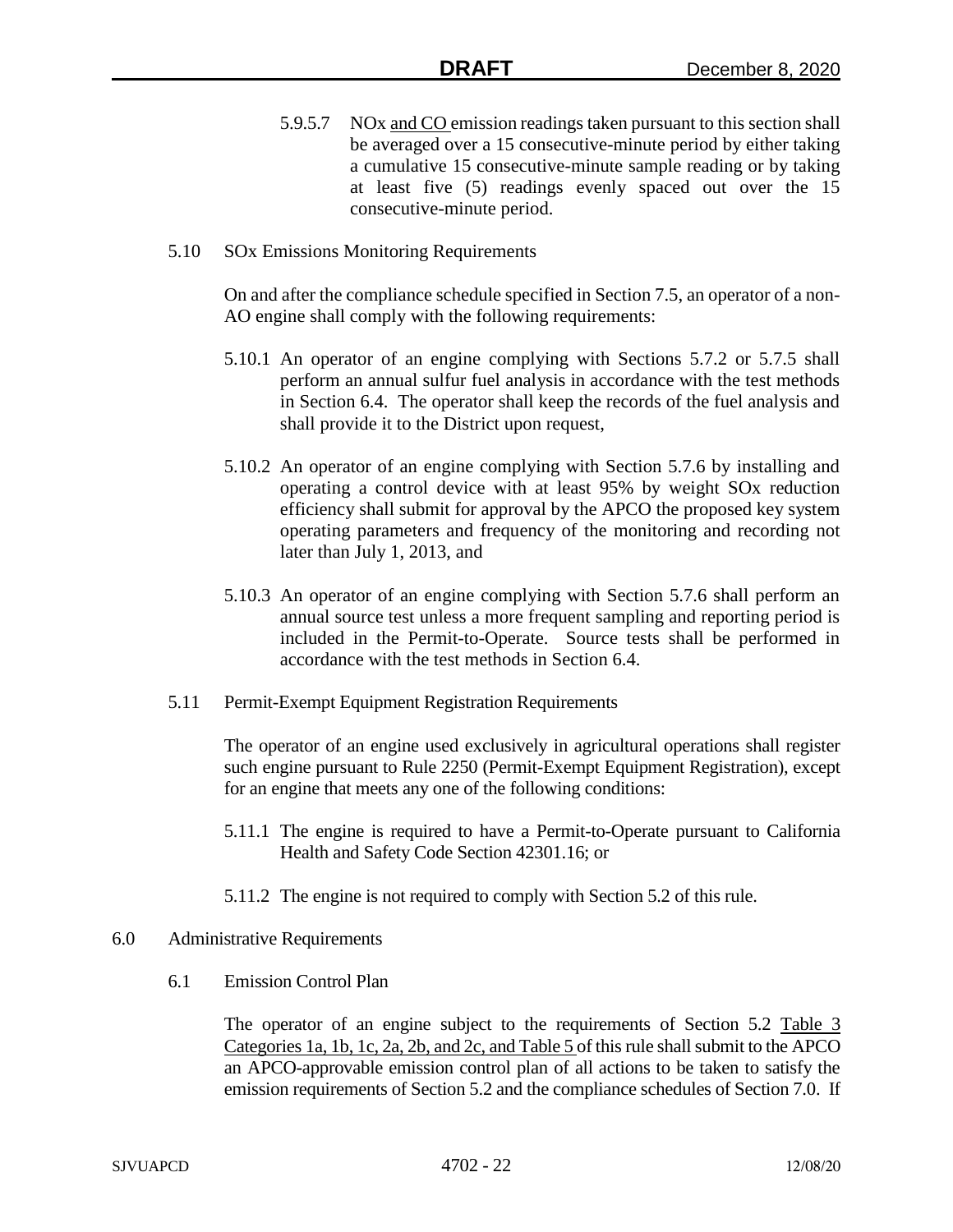there is no change to the previously-approved emission control plan, the operator shall submit a letter to the District indicating that the previously approved plan is still valid.

- 6.1.1 The requirement to submit an emission control plan shall apply to the following engines:
	- 6.1.1.1 Engines that have been retrofitted with an exhaust control device, except those certified per Section 9.0;
	- 6.1.1.2 Engines subject to Section 8.0;
	- 6.1.1.3 An AO spark-ignited engine that is subject to the requirements of Section 8.0;
	- 6.1.1.4 An AO spark-ignited engine that has been retrofitted with a catalytic emission control and is not subject to the requirements of Section 8.0.
- 6.1.12 Such emission control plan shall contain the following information, as applicable for each engine:
	- 6.1.12.1 Permit-to-Operate number, Authority-to-Construct number, or Permit-Exempt Equipment Registration number,
	- 6.1.12.2 Engine manufacturer,
	- 6.1.12.3 Model designation and engine serial number,
	- 6.1.12.4 Rated brake horsepower,
	- 6.1.12.5 Type of fuel and type of ignition,
	- 6.1.12.6 Combustion type: rich-burn or lean-burn,
	- 6.1.12.7 Total hours of operation in the previous one-year period, including typical daily operating schedule,
	- 6.1.12.8 Fuel consumption (cubic feet for gas or gallons for liquid) for the previous one-year period,
	- 6.1.12.9 Stack modifications to facilitate continuous in-stack monitoring and to facilitate source testing,
	- 6.1.12.10 Type of control to be applied, including in-stack monitoring specifications,
	- 6.1.12.11 Applicable emission limits,
	- 6.1.12.12 Documentation showing existing emissions of NOx, VOC, and CO, except for Certified Spark Ignited Engines and those certified per Section 9.0, and
	- 6.1.12.13 Date that the engine will be in full compliance with this rule.
- 6.1.23 The emission control plan shall identify the type of emission control device or technique to be applied to each engine and a construction/removal schedule, or shall provide support documentation sufficient to demonstrate that the engine is in compliance with the emission requirements of this rule.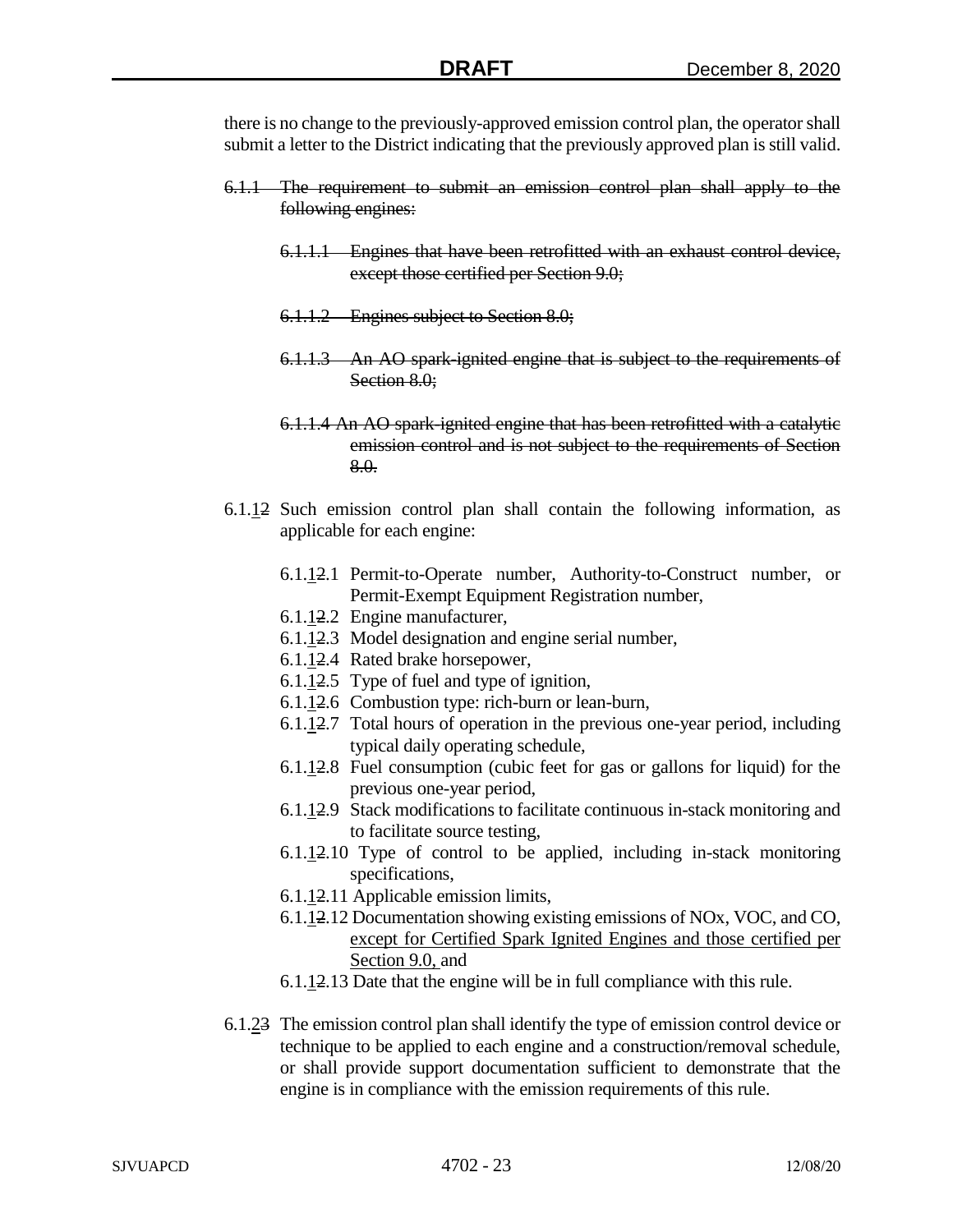- 6.1.34 For an engine being permanently removed from service, the emission control plan shall include a letter of intent pursuant to Section 7.2.
- 6.2 Recordkeeping
	- 6.2.1 The operator of an engine subject to the requirements of Section 5.2 of this rule shall maintain an engine operating log to demonstrate compliance with this rule. This information shall be retained for a period of at least five years, shall be readily available, and be made available to the APCO upon request. The engine operating log shall include, on a monthly basis, the following information:
		- 6.2.1.1 Total hours of operation,
		- 6.2.1.2 Type of fuel used,
		- 6.2.1.3 Maintenance or modifications performed,
		- 6.2.1.4 Monitoring data,
		- 6.2.1.5 Compliance source test results, and
		- 6.2.1.6 Any other information necessary to demonstrate compliance with this rule.
		- 6.2.1.7 For an engine subject to Section 8.0, the quantity (cubic feet of gas or gallons of liquid) of fuel used on a daily basis.
	- 6.2.2 The data collected pursuant to the requirements of Section 5.8 and Section 5.9 shall be maintained for at least five years, shall be readily available, and made available to the APCO upon request.
	- 6.2.3 An operator claiming an exemption under Section 4.2 or Section 4.3 shall maintain annual operating records. This information shall be retained for at least five years, shall be readily available, and provided to the APCO upon request. The records shall include, but are not limited to, the following:
		- 6.2.3.1 Total hours of operation,
		- 6.2.3.2 The type of fuel used,
		- 6.2.3.3 The purpose for operating the engine,
		- 6.2.3.4 For emergency standby engines, all hours of non-emergency and emergency operation shall be reported, and
		- 6.2.3.5 Other support documentation necessary to demonstrate claim to the exemption.
- 6.3 Compliance Testing

The operator of an engine subject to the requirements of Section 5.2 or the requirements of Section 8.0 shall comply with the following requirements: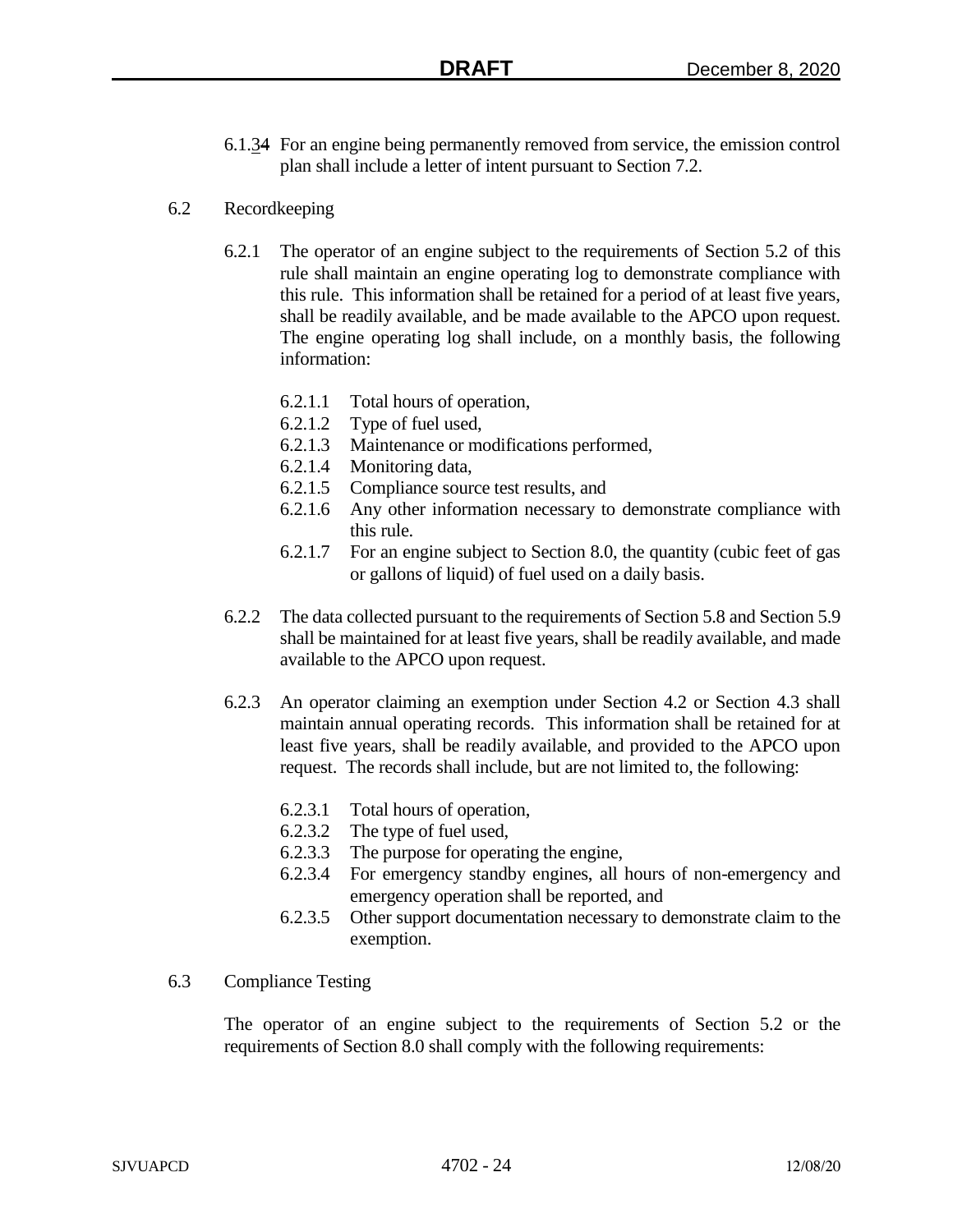- 6.3.1 Until January 1, 2029, The requirements of Section 6.3.2 through Section 6.3.4 shall apply to the following engines except Certified Spark-Ignited Engines, and those certified per Section 9.0:
	- 6.3.1.1 Engines that have been retrofitted with an exhaust control device, except those certified per Section 9.0;
	- 6.3.1.2 Engines subject to Section 8.0;
	- 6.3.1.3 An AO spark-ignited engine that is subject to the requirements of Section 8.0;
	- 6.3.1.34 An AO spark-ignited engine that has been retrofitted with a catalytic emission control and is not subject to the requirements of Section 8.0.

On or after January 1, 2029, the requirements of Section 6.3.2 through Section 6.3.3 shall apply to all spark-ignited engines except Certified Spark-Ignited Engines, and those certified per Section 9.0:

- 6.3.2 Demonstrate compliance with applicable limits, ppmv or percent reduction, in accordance with the test methods in Section 6.4, as specified below:
	- 6.3.2.1 By the applicable date specified in Section 5.2, and at least once every 24 months thereafter, except for an engine subject to Section 6.3.2.2.
	- 6.3.2.2 By the applicable date specified in Section 5.2 and at least once every 60 months thereafter, for an AO spark-ignited engine that has been retro-fitted with a catalytic emission control device.
	- 6.3.2.3 A portable NOx analyzer may be used to show initial compliance with the applicable limits/standards in Section 5.2 for AO sparkignited engines, provided the criteria specified in Sections 6.3.2.3.1 to 6.3.2.3.5 are met, and a source test is conducted in accordance with Section 6.3.2 within 12 months from the required compliance date.
		- 6.3.2.3.1 A minimum of 15 minutes of runtime must be measured with data recorded at a minimum of 15, evenly spaced time intervals. Compliance is to be determined with the arithmetic average of the oxygencorrected data;
		- 6.3.2.3.2 The analyzer shall be calibrated, maintained, and operated in accordance with the manufacturer's specifications and recommendations or a protocol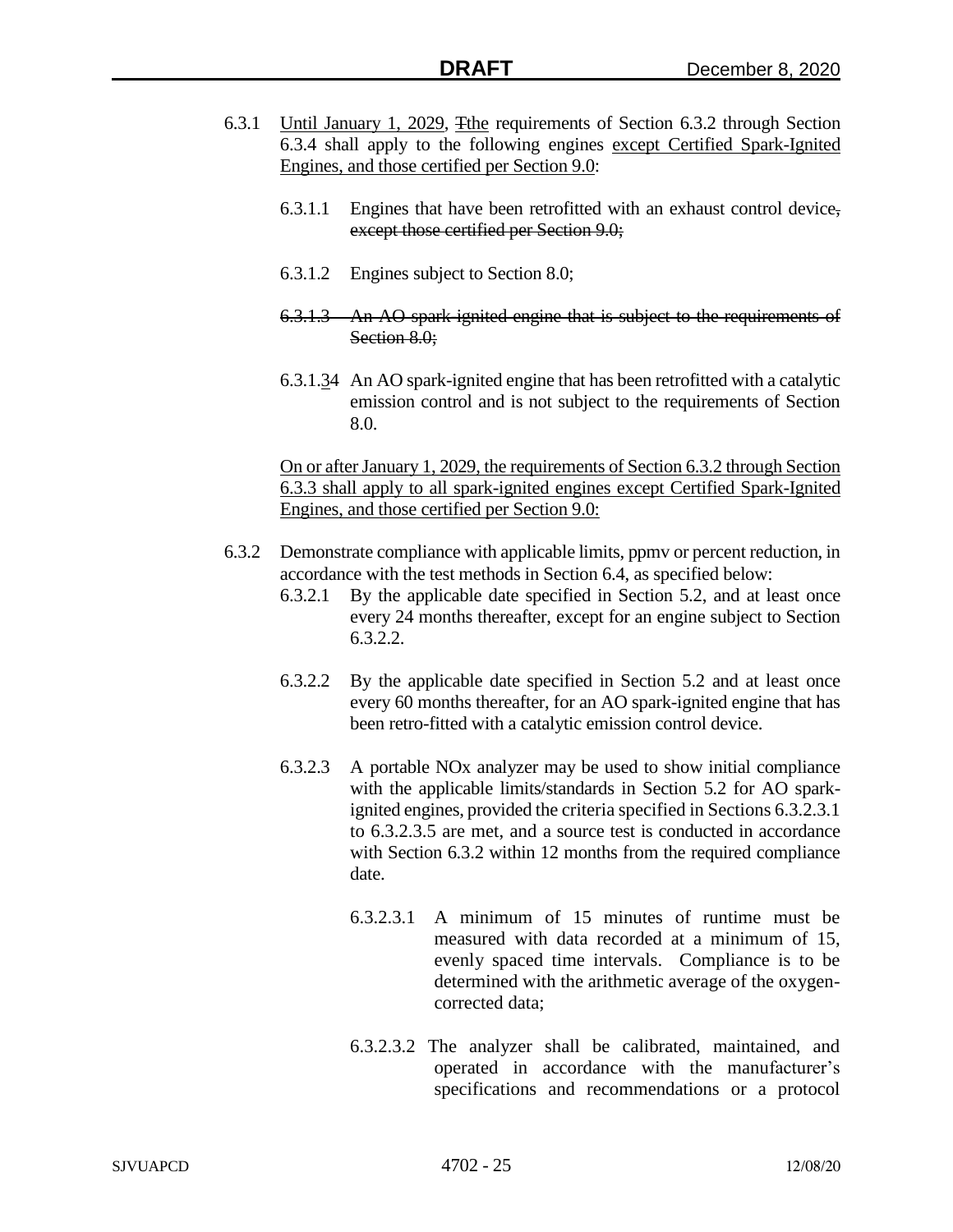approved by the APCO. Analyzer calibration records shall be made available at the District's request;

- 6.3.2.3.3 The analyzer shall be checked with EPA protocol span gas at the beginning and end of each test day. The results of these checks shall be recorded and copies submitted to the District with each engine test. If the analyzer exhibits more than a 10% deviation from the span check, the instrument must be re-calibrated. Any analysis performed prior to an end-of-day span check failure shall be void;
- 6.3.2.3.4 The test results of each engine, including span check results, shall be submitted to the District within 30 days of the test date. Test results shall clearly identify the engine tested including operator, location, permit or registration number, manufacturer, model, and serial number; and
- 6.3.2.3.5 The analyzer utilized for each check shall be clearly identified in the material submitted with the test results. Identification shall include manufacturer and serial number of the analyzer used, and the last calibration date.
- 6.3.3 Conduct emissions source testing with the engine operating either at conditions representative of normal operations or conditions specified in the Permit-to-Operate or Permit-Exempt Equipment Registration. For emissions source testing performed pursuant to Section 6.3.2 for the purpose of determining compliance with an applicable standard or numerical limitation, the arithmetic average of three (3) 30-consecutive-minute test runs shall apply. If two (2) of three (3) runs are above an applicable limit, the test cannot be used to demonstrate compliance with an applicable limit. VOC shall be reported as methane. VOC, NOx, and CO concentrations shall be reported in ppmv, corrected to 15 percent oxygen. For engines that comply with a percent reduction limit, the percent reduction of NOx emissions shall also be reported.
- 6.3.4 In addition to other information, the source test protocol shall describe which critical parameters will be measured and how the appropriate range for these parameters shall be established. The range for these parameters shall be incorporated into the I&M plan.
- 6.3.5 Engines that are limited by Permit-to-Operate or Permit-Exempt Equipment Registration condition to be fueled exclusively with PUC quality natural gas shall not be subject to the reoccurring source test requirements of Section 6.3.2 for VOC emissions.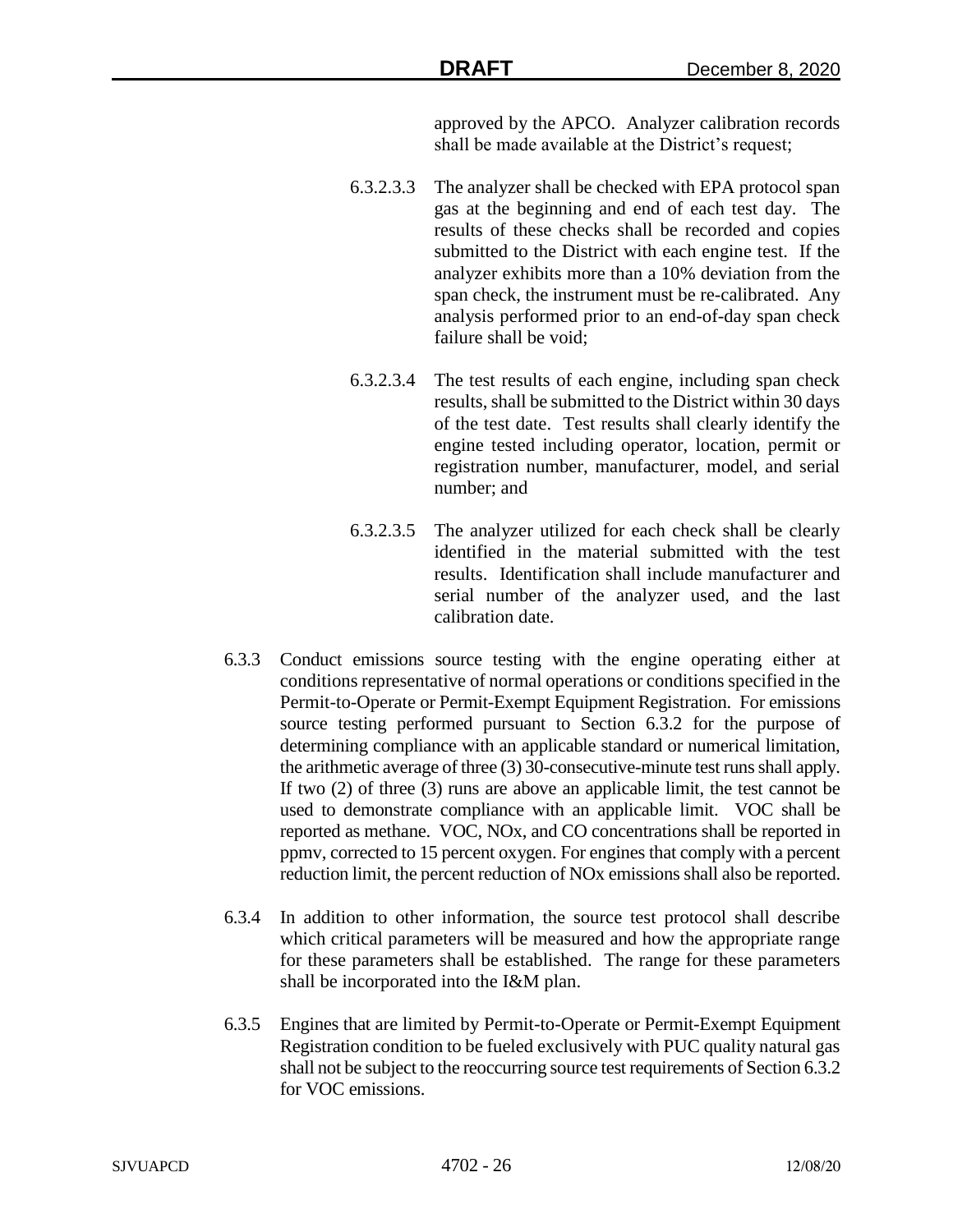# 6.3.6 Representative Testing

For spark-ignited engines, in lieu of compliance with the applicable requirements of Section 6.3.2, compliance with the applicable emission limits in Section 5.2 shall be demonstrated by submittal of annual emission test results, within 30 days of the test date, to the District, from a unit or units that represents a specified group of units, provided all of the following requirements are satisfied:

- 6.3.6.1 The units are located at the same stationary source;
- 6.3.6.2 The units were produced by the same manufacturer, have the same model number or other manufacturer's designation in common, and have the same rated capacity and operating specifications;
- 6.3.6.3 The units are operated and maintained in a similar manner; and
- 6.3.6.4 At least 20% of the total number of units are tested during each annual test cycle.
- 6.3.6.5 The District, based on documentation submitted by the stationary source:
	- 6.3.6.5.1 Determines that the margin of compliance for the identical units tested is significant and can be maintained on an on-going basis; or
	- 6.3.6.5.2 Determines based on a review of sufficient emissions data that, though the margin of compliance is not substantial, other factors allow for the determination that the variability of emissions for identical tested units is low enough for confidence that the untested unit will be in compliance. These factors may include, but are not limited to, the following:
		- 6.3.6.5.2.1 Historical records at the tested unit showing consistent invariant load;
		- 6.3.6.5.2.2 Fuel characteristics yielding low variability and therefore assurance that emissions will be constant and below allowable levels;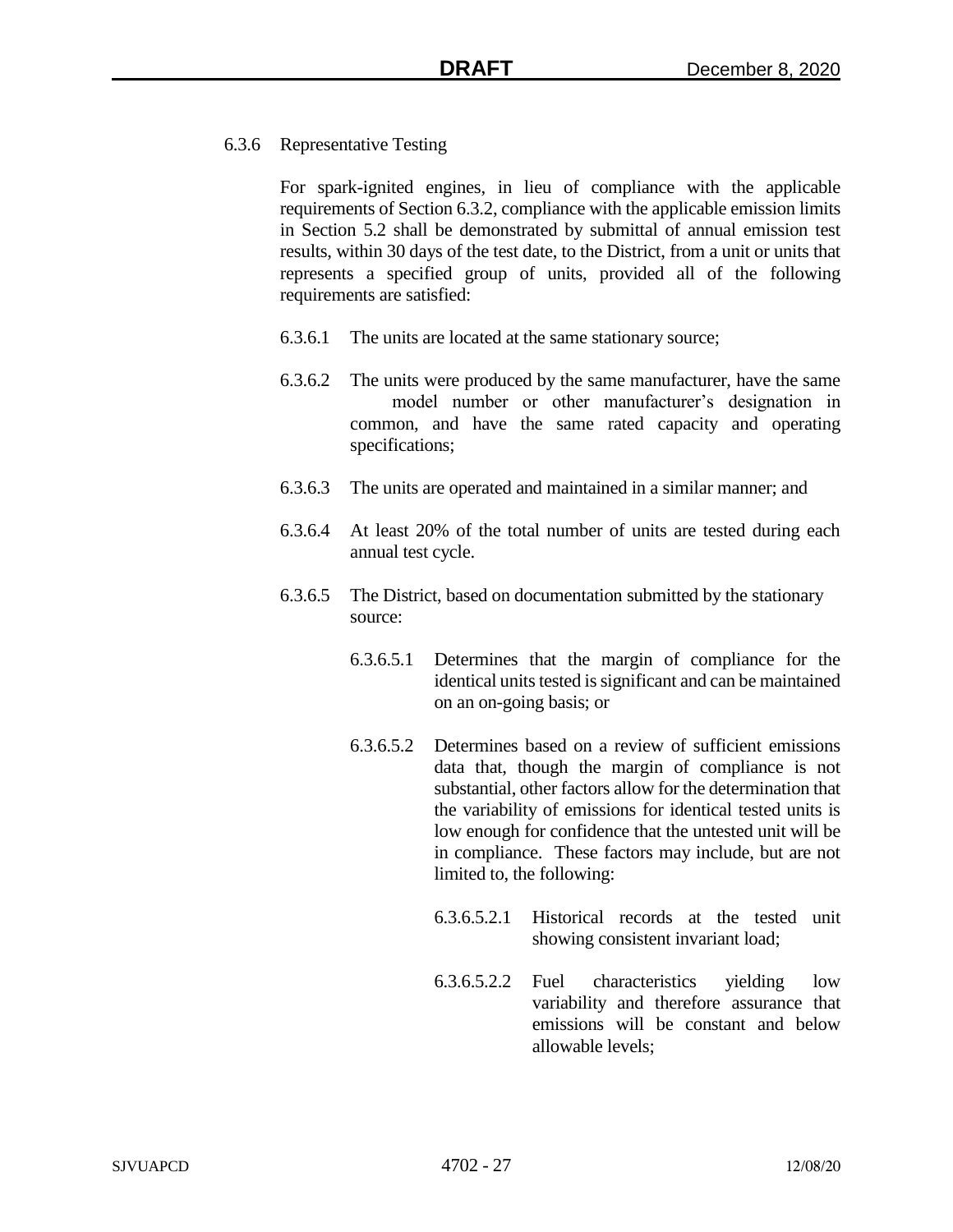- 6.3.6.5.2.3 Statistical analysis of a robust emissions data set demonstrating sufficiently low variability to convey assurance that the margin of compliance, though small, is reliable.
- 6.3.6.6 Should any of the representative units exceed the required emission limits, or if the District notifies the operator that the criteria in Sections 6.3.6.1 through 6.3.6.5 have not been fulfilled, each of the units in the group shall individually demonstrate compliance by emissions testing. Failure to complete emissions testing within 90 days of the failed test shall result in the untested units being in violation of this rule. After compliance with the requirements of this section has been demonstrated, subsequent source testing shall be performed pursuant to Sections 6.3.2 or 6.3.6.
- 6.4 Test Methods

Compliance with the requirements of Section 5.2 shall be determined, as required, in accordance with the following test procedures or any other method approved by EPA and the APCO:

- 6.4.1 Oxides of nitrogen EPA Method 7E, or ARB Method 100.
- 6.4.2 Carbon monoxide EPA Method 10, or ARB Method 100.
- 6.4.3 Stack gas oxygen EPA Method 3 or 3A, or ARB Method 100.
- 6.4.4 Volatile organic compounds EPA Method 25A or 25B, or ARB Method 100. Methane and ethane, which are exempt compounds, shall be excluded from the result of the test.
- 6.4.5 Operating horsepower determination any method approved by EPA and the APCO.
- 6.4.6 SOx Test Methods
	- 6.4.6.1 Oxides of sulfur EPA Method 6C, EPA Method 8, or ARB Method 100.
	- 6.4.6.2 Determination of total sulfur as hydrogen sulfide  $(H_2S)$  content EPA Method 11 or EPA Method 15, as appropriate.
	- 6.4.6.3 Sulfur content of liquid fuel American Society for Testing and Materials (ASTM) D 6920-03 or ASTM D 5453-99.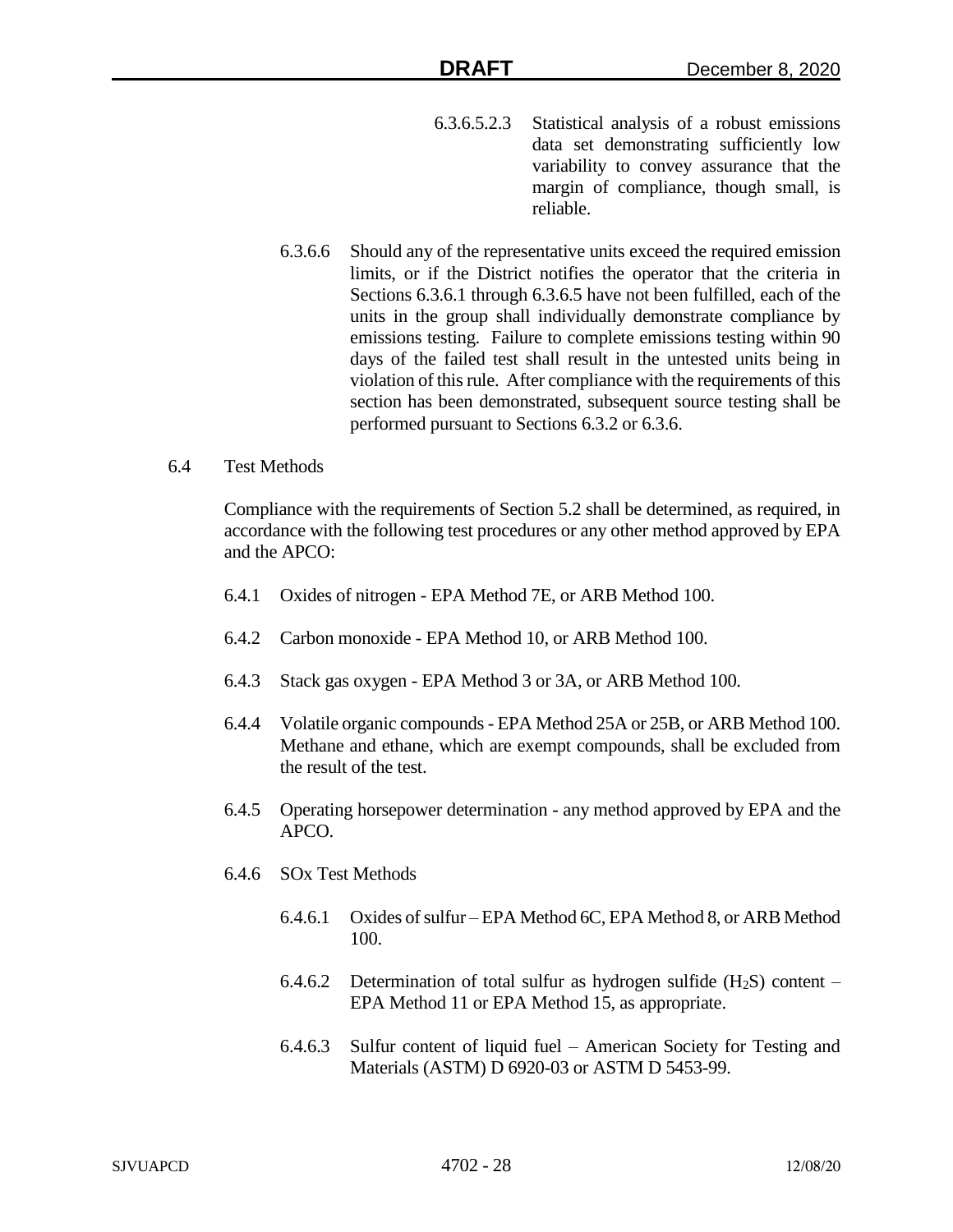6.4.6.4 The SOx emission control system efficiency shall be determined using the following:

% Control Efficiency  $= [(C_{SO2, \text{ inlet}} - C_{SO2, \text{ outlet}}) / C_{SO2, \text{ inlet}}] \times 100$ 

Where:

- $C<sub>SO2</sub>$ , inlet = concentration of SOx (expressed as SO<sub>2</sub>) at the inlet side of the SOx emission control system, in lb/Dscf
- $C<sub>SO2</sub>$ , outlet = concentration of SOx (expressed as SO<sub>2</sub>) at the outlet side of the SOx emission control system, in lb/Dscf
- 6.4.7 The Higher Heating Value (hhv) of the fuel shall be determined by one of the following test methods:
	- 6.4.7.1 ASTM D 240-02 or ASTM D 3282-88 for liquid hydrocarbon fuels.
	- 6.4.7.2 ASTM D 1826-94 or ASTM 1945-96 in conjunction with ASTM D 3588-89 for gaseous fuel.
- 6.5 Inspection and Monitoring (I&M) Plan

The operator of an engine that is subject to the requirements of Section 5.2 or the requirements of Section 8.0 shall submit to the APCO for approval, an I&M plan that specifies all actions to be taken to satisfy the following requirements and the requirements of Section 5.8. The actions to be identified in the I&M plan shall include, but are not limited to, the information specified below. If there is no change to the previously approved I&M plan, the operator shall submit a letter to the District indicating that previously approved plan is still valid.

- 6.5.1 Until January 1, 2029, tThe requirements of Section 6.5.2 through Section 6.5.9 shall apply to the following engines except Certified Spark-Ignited Engines, and those certified per Section 9.0:
	- 6.5.1.1 Engines that have been retrofitted with an exhaust control device, except those certified per Section 9.0;
	- 6.5.1.2 Engines subject to Section 8.0;
	- 6.5.1.3 An AO spark-ignited engine that is subject to the requirements of Section 8.0.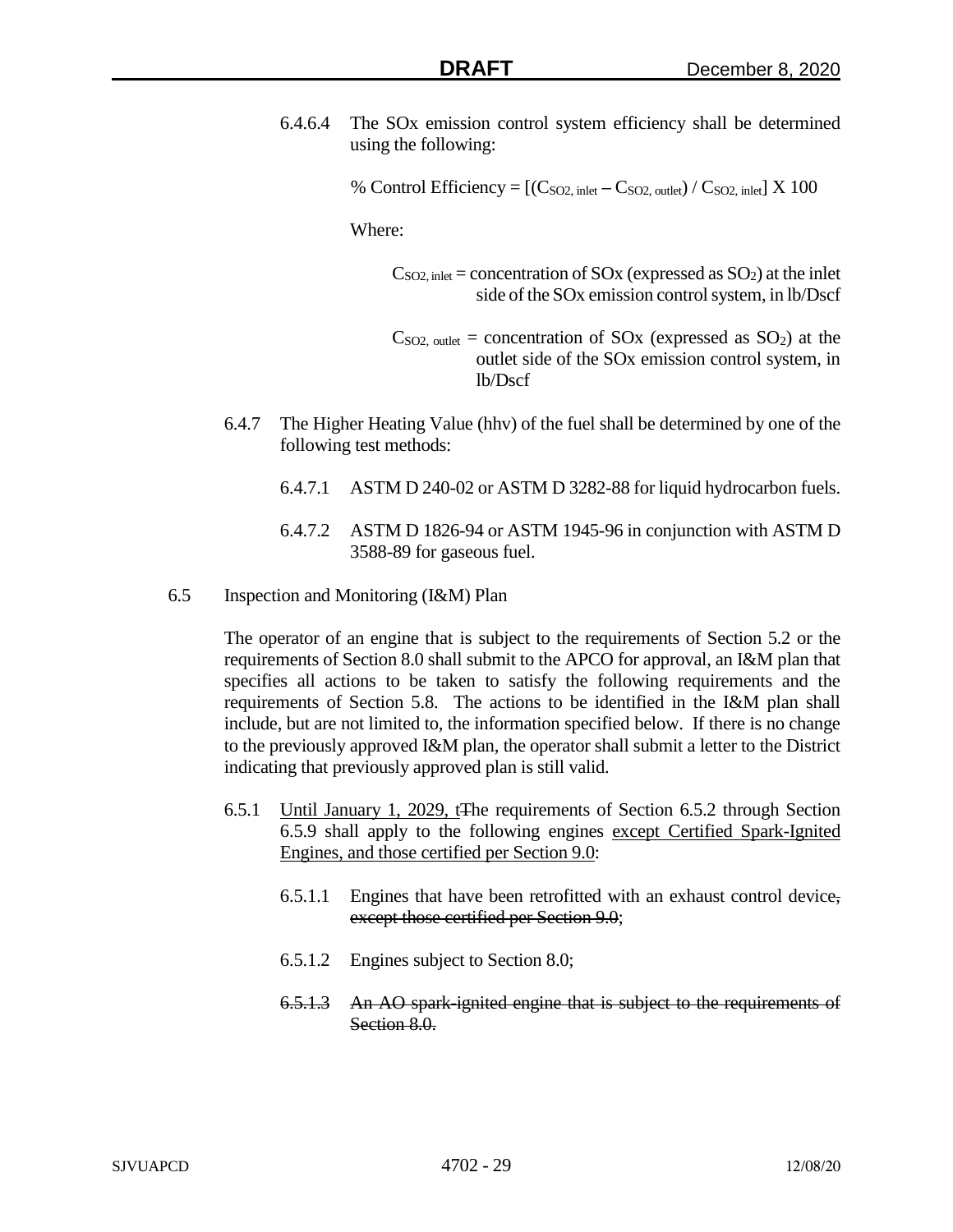6.5.1.43 An AO spark-ignited engine that has been retrofitted with a catalytic emission control and is not subject to the requirements of Section 8.0.

On and after January 1, 2029, the requirements of Section 6.5.2 through Section 6.5.9 shall apply to all engines except Certified Spark-Ignited Engines, and those certified per Section 9.0:

- 6.5.2 Procedures requiring the operator to establish ranges for control equipment parameters, engine operating parameters, and engine exhaust oxygen concentrations that source testing has shown result in pollutant concentrations within the rule limits.
- 6.5.3 Procedures for monthly inspections as approved by the APCO. The applicable control equipment parameters and engine operating parameters will be inspected and monitored monthly in conformance with a regular inspection schedule listed in the I&M plan.
- 6.5.4 Procedures for the corrective actions on the noncompliant parameter(s) that the operator will take when an engine is found to be operating outside the acceptable range for control equipment parameters, engine operating parameters, and engine exhaust NOx, CO, VOC, or oxygen concentrations.
- 6.5.5 Procedures for the operator to notify the APCO when an engine is found to be operating outside the acceptable range for control equipment parameters, engine operating parameters, and engine exhaust NOx, CO, VOC, or oxygen concentrations.
- 6.5.6 Procedures for preventive and corrective maintenance performed for the purpose of maintaining an engine in proper operating condition.
- 6.5.7 Procedures and a schedule for using a portable NOx emissions analyzer to take NOx and CO emission readings pursuant to Section 5.8.9.
- 6.5.8 Procedures for collecting and recording required data and other information in a form approved by the APCO including, but not limited to, data collected through the I&M plan and the monitoring systems described in Sections 5.8.1 and 5.8.2. Data collected through the I&M plan shall have retrieval capabilities as approved by the APCO.
- 6.5.9 Procedures for revising the I&M plan. The I&M plan shall be updated to reflect any change in operation. The I&M plan shall be updated prior to any planned change in operation. An engine operator that changes significant I&M plan elements must notify the District no later than seven days after the change and must submit an updated I&M plan to the APCO no later than 14 days after the change for approval. The date and time of the change to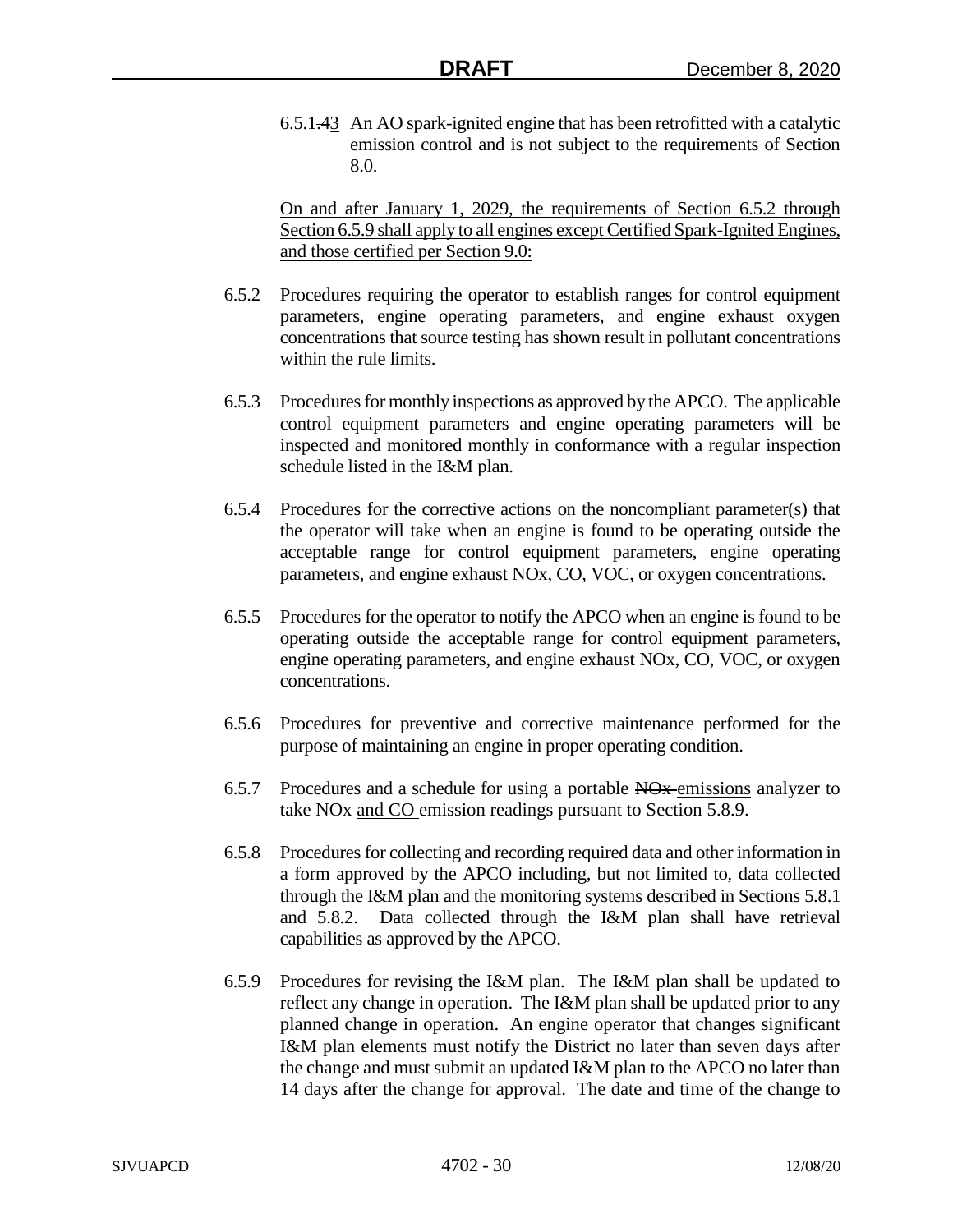the I&M plan shall be recorded in the engine operating log. For new engines and modifications to existing engines, the I&M plan shall be submitted to and approved by the APCO prior to issuance of the Permit-to-Operate or Permit-Exempt Equipment Registration. The operator of an engine may request a change to the I&M plan at any time.

#### 7.0 Compliance Schedules

7.1 Loss of Exemption

The operator of an engine which becomes subject to the emission limits/standards of this rule through loss of exemption shall not operate the subject engine, except as required for obtaining a new or modified Permit-to-Operate or Permit-Exempt Equipment Registration for the engine, until the operator demonstrates that the subject engine is in full compliance with the requirements of this rule.

7.2 Permanent Removal of an Engine

The operator of an engine who elects to permanently remove the engine from service shall comply with all of the following conditions:

- 7.2.1 Comply with all applicable requirements of this rule until the engine is permanently removed from service;
- 7.2.2 Submit a letter to the APCO no later than 14 days before the engine is permanently removed from service, stating the intent to permanently remove the engine from service. The engine removal letter can be submitted with the emission control plan, if any; and
- 7.2.3 Permanently remove the engine from service and officially surrender the Permit-to-Operate or Permit-Exempt Equipment Registration, if any, to the APCO no later than 30 days after the engine is permanently removed from service.
- 7.3 AO Compression-Ignited Engine
	- 7.3.1 The operator of an AO compression-ignited engine that is subject to Section 5.2 and that is required to submit an Authority-to-Construct application in order to comply with the requirements of this rule, shall submit the Authority-to-Construct application, and any required Emission Control Plan or I&M Plan, no later than six months before the engine is required to be in compliance with the requirements of Section 5.2.
	- 7.3.2 The operator of an AO compression-ignited engine that is subject to Section 5.2 and that is required to submit a Permit-Exempt Equipment Registration application in order to comply with the requirements of Rule 4702, shall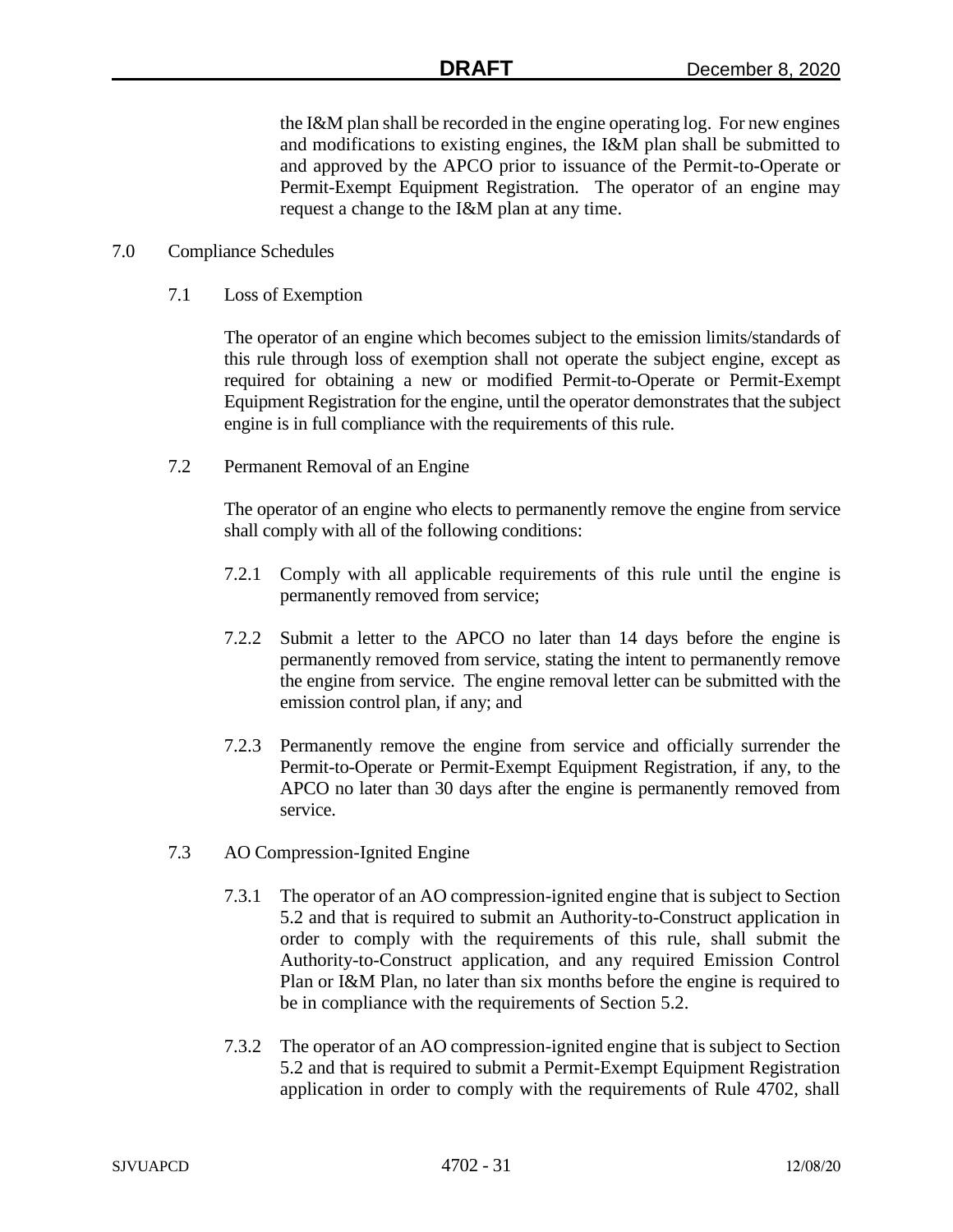submit the Permit-Exempt Equipment Registration application, and any required Emission Control Plan or I&M Plan, no later than three months before the engine is required to be in compliance with the requirements of Section 5.2.

- 7.3.3 Unless otherwise specified, the operator of an engine that is subject to the requirements of Section 5.2 of Rule 4702 shall be in full compliance with Rule 4702 by the indicated dates in Table 64.
- 7.4 Non-AO Compression-Ignited Engine
	- 7.4.1 The operator of a non-AO compression-ignited engine that is subject to Section 5.2 and that is required to submit an Emission Control Plan, an I&M Plan, or an Authority-to-Construct in order to comply with rule requirements, shall submit such document(s) no later than six months before the engine is required to be in compliance with the requirements of Section 5.2.
	- 7.4.2 Unless otherwise specified, the operator of an engine that is subject to the requirements of Section 5.2 shall be in full compliance with Rule 4702 by the indicated dates in Table 64.
- 7.5 Spark-Ignited Engine (AO and Non-AO)
	- 7.5.1 An operator with non-AO spark-ignited engines at a stationary source subject to Table 2 or Section 8.0 emission limits, SOx control requirements of Section 5.7, and the SOx monitoring requirements of Section 5.10 shall comply with the schedule specified in Table 75.
	- 7.5.2 An operator with non-AO spark-ignited engines at a stationary source subject to Table 3 or Section 8.0 emission limits, SOx control requirements of Section 5.7, and the SOx monitoring requirements of Section 5.10 shall comply with the schedule specified in Table 8.
	- 7.5.3 An operator with AO spark-ignited engines at a stationary source subject to Table 5 or Section 8.0 emission limits shall comply with the schedule specified in Table 9.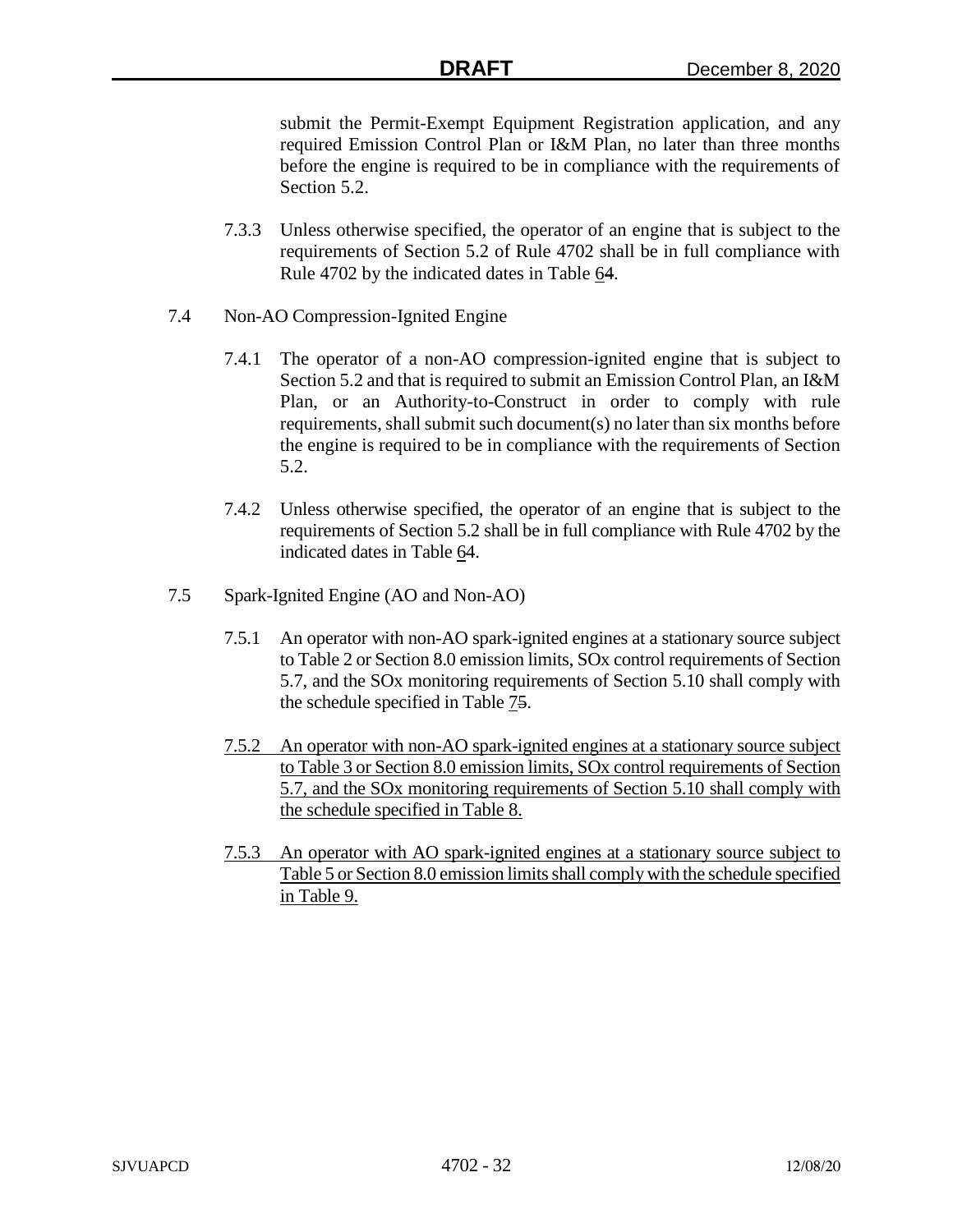| Table 75<br>Compliance Schedule for Non-AO Spark-Ignited Engines Subject to Table 2<br>Emission Limits, and SOx Control and Monitoring Requirements |                                 |                                                                           |                    |  |  |
|-----------------------------------------------------------------------------------------------------------------------------------------------------|---------------------------------|---------------------------------------------------------------------------|--------------------|--|--|
| Engines to be in Compliance at a<br><b>Stationary Source</b>                                                                                        | Emission<br><b>Control Plan</b> | Authority to<br>Construct and<br>Inspection and<br><b>Monitoring Plan</b> | Full<br>Compliance |  |  |
| Operator with a single engine at a stationary source                                                                                                |                                 |                                                                           |                    |  |  |
| Single Engine                                                                                                                                       | 1/1/12                          | 1/1/13                                                                    | 1/1/14             |  |  |
| Operator with at least two engines, but less than 12 engines at a stationary source                                                                 |                                 |                                                                           |                    |  |  |
| 33% or more of the engines subject to<br>Table 2 emission limits as of August<br>18, 2011                                                           | 7/1/12                          | 1/1/13                                                                    | 1/1/14             |  |  |
| 66% or more of the engines subject to<br>Table 2 emission limits as of August<br>18, 2011                                                           | 7/1/12                          | 1/1/14                                                                    | 1/1/15             |  |  |
| 100% of the engines subject to Table<br>2 emission limits                                                                                           | 7/1/12                          | 1/1/15                                                                    | 1/1/16             |  |  |
| Operator with at least 12 engines at a stationary source                                                                                            |                                 |                                                                           |                    |  |  |
| 25% or more of the engines subject to<br>Table 2 emission limits as of August<br>18, 2011                                                           | 7/1/12                          | 1/1/13                                                                    | 1/1/14             |  |  |
| 50% or more of the engines subject to<br>Table 2 emission limits as of August<br>18, 2011                                                           | 7/1/12                          | 1/1/14                                                                    | 1/1/15             |  |  |
| 75% or more of the engines subject to<br>Table 2 emission limits as of August<br>18, 2011                                                           | 7/1/12                          | 1/1/15                                                                    | 1/1/16             |  |  |
| 100% of the engines subject to Table<br>2 emission limits                                                                                           | 7/1/12                          | 1/1/16                                                                    | 1/1/17             |  |  |

| Table 8<br>Compliance Schedule for Non-AO Spark-Ignited Engines Subject to Table 3 Emission |                                                     |                                                                           |                        |  |  |
|---------------------------------------------------------------------------------------------|-----------------------------------------------------|---------------------------------------------------------------------------|------------------------|--|--|
|                                                                                             | Limits, and SOx Control and Monitoring Requirements |                                                                           |                        |  |  |
| Engines to be in Compliance at a<br><b>Stationary Source</b>                                | <b>Emission Control</b><br>Plan                     | Authority to<br>Construct and<br>Inspection and<br><b>Monitoring Plan</b> | <b>Full Compliance</b> |  |  |
| 100% of the engines subject to Table<br>2 emission limits                                   | July 1, 2022                                        | July 1, 2022                                                              | December 31, 2023      |  |  |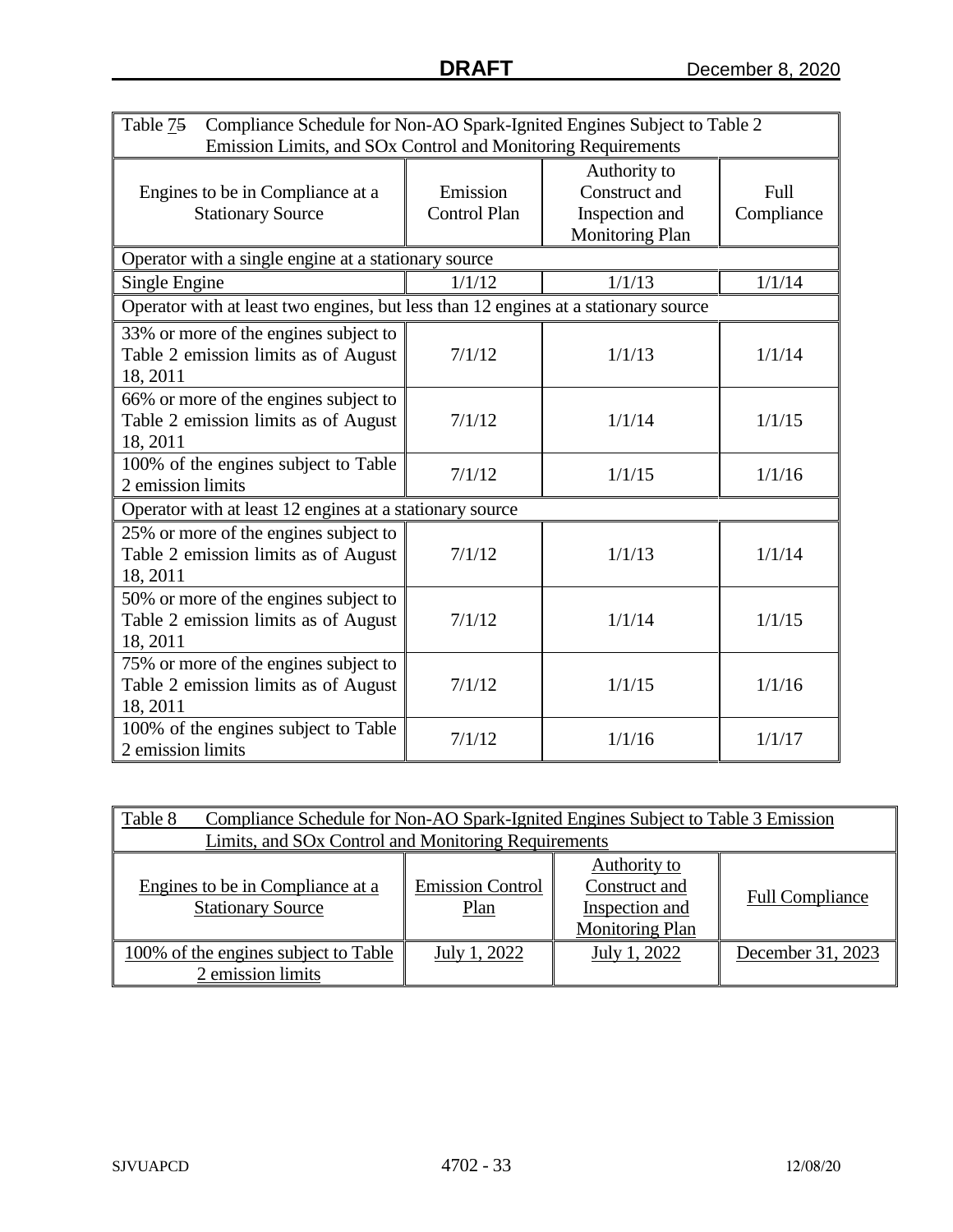| Compliance Schedule for AO Spark-Ignited Internal Combustion Engine Subject to Table 5<br>Table 9 |                                 |                                                                           |                                                               |  |
|---------------------------------------------------------------------------------------------------|---------------------------------|---------------------------------------------------------------------------|---------------------------------------------------------------|--|
| <b>Emission Limits</b>                                                                            |                                 |                                                                           |                                                               |  |
| Engines to be in Compliance at a<br><b>Stationary Source</b>                                      | <b>Emission Control</b><br>Plan | Authority to<br>Construct and<br>Inspection and<br><b>Monitoring Plan</b> | <b>Full Compliance</b>                                        |  |
| Rich Burn AO Engines                                                                              | July 1, 2022                    | July 1, 2022                                                              | December 31, 2023                                             |  |
| Lean Burn AO Engines                                                                              | July 1, 2028                    | July 1, 2028                                                              | December 31, 2029<br>or 12 years after<br>engine installation |  |

- 7.5.32 As shown in Tables 57, 8, and 9, the column labeled:
	- 7.5.32.1"Emission Control Plan" identifies the date by which the operator shall submit an emission control plan pursuant to the applicable provisions of Section 6.1. The emission control plan shall identify all the Non-AO spark-ignited engines subject to Table 32 or Table 5 emission limits, and SOx control and monitoring requirements. The emission control plan shall identify all the steps to be taken to comply with this rule. If there is no change to the previously approved emission control plan, the operator does not need to submit a new emission control plan. However, the operator shall submit a letter to the District indicating that previously approved plan is still valid.
	- 7.5.32.2"Authority to Construct and Inspection and Maintenance Plan" identifies the date by which the operator shall submit an Authority to Construct (if needed) and an Inspection and Monitoring Plan as specified in the applicable provisions of Section 6.5 for each engine subject to Table 32 or Table 5 emission limits, SOx control and monitoring requirements. If there is no change to the previously approved I&M plan, the operator does not need to submit a new I&M Plan. However, the operator shall submit a letter to the District indicating that previously approved I&M plan is still valid.
	- 7.5.32.3"Full Compliance" identifies the date by which the operator shall demonstrate that each unit is in compliance with Table 32 or Table 5 emission limits, SO<sub>x</sub> control and monitoring requirements., as applicable.
- 7.6 Operator of Non-AO Spark-Ignited Engine Who Elects to Pay Fees

In lieu of complying with Table 2 NOx emission limits, the operator of a non-AO spark-ignited engine who elects to pay annual fees under Section 5.2.2.2 and Section 5.6 shall comply with the following requirements: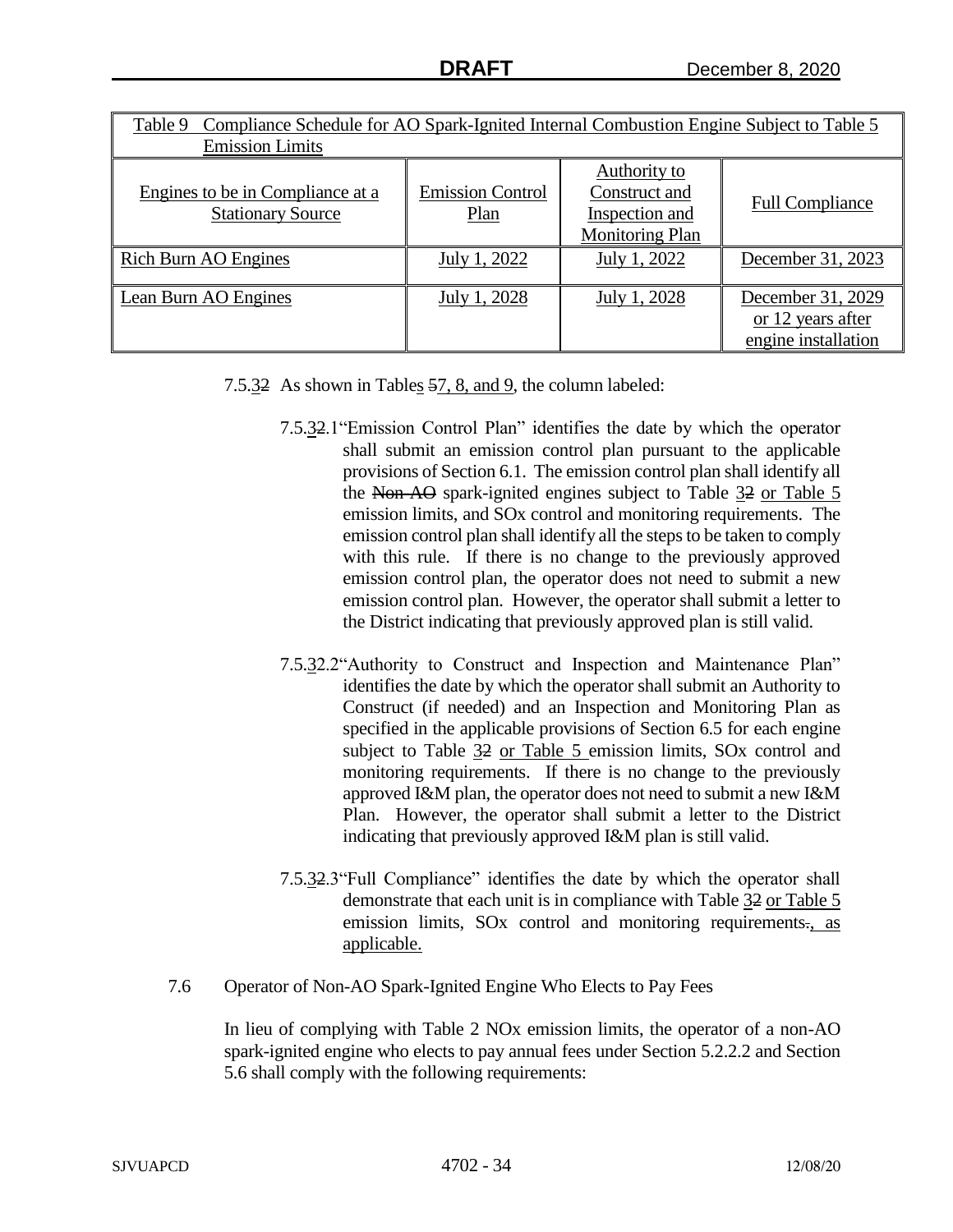- 7.6.1 By the date specified in Table 6 submit an Emission Control Plan which includes the following information:
	- 7.6.1.1 Number of engines at a stationary source that will comply under Section 5.2.2.2,
	- 7.6.1.2 Location of each engine,
	- 7.6.1.3 Engine manufacturer, model designation, engine serial number, and Permit-to-Operate number, and
	- 7.6.1.4 Each engine's rated brake horsepower, fuel type, and type of ignition.
- 7.6.2 The total annual fees shall be paid to the District in the following manner:
	- 7.6.12.1 Payment shall be paid no later than June 30 of each year, for the emissions of the previous calendar year,
	- 7.6.12.2 The first payment is due to the District no later than June 30 of the year in which full compliance is required for the specified percent of engines at a stationary source as specified in Table 5 that the operator has opted to pay the annual fees,
	- 7.6.12.3 Should June 30 fall on a day when the District is closed, the payment shall be made by the next District working day after June 30, and
	- 7.6.12.4 Payments shall continue annually until the engine either is permanently removed from use in the San Joaquin Valley Air Basin and the Permit-to-Operate is surrendered or the operator demonstrates compliance with the applicable Table 2 emission limits.
	- 7.6.12.5 The emissions fee for units that operate for less than the full calendar year before demonstrating compliance under Section 5.2, shall be based on the actual fuel used during the portion of the calendar year prior to demonstrating compliance or removing the unit from operation within the San Joaquin Valley Air Basin.
	- 7.6.1.6 The emissions fee compliance option provided under Section 5.2.2.2 shall sunset after December 31, 2023. The final emissions fee payment shall be due to the District no later than June 30, or by the next District working day after June 30, 2024.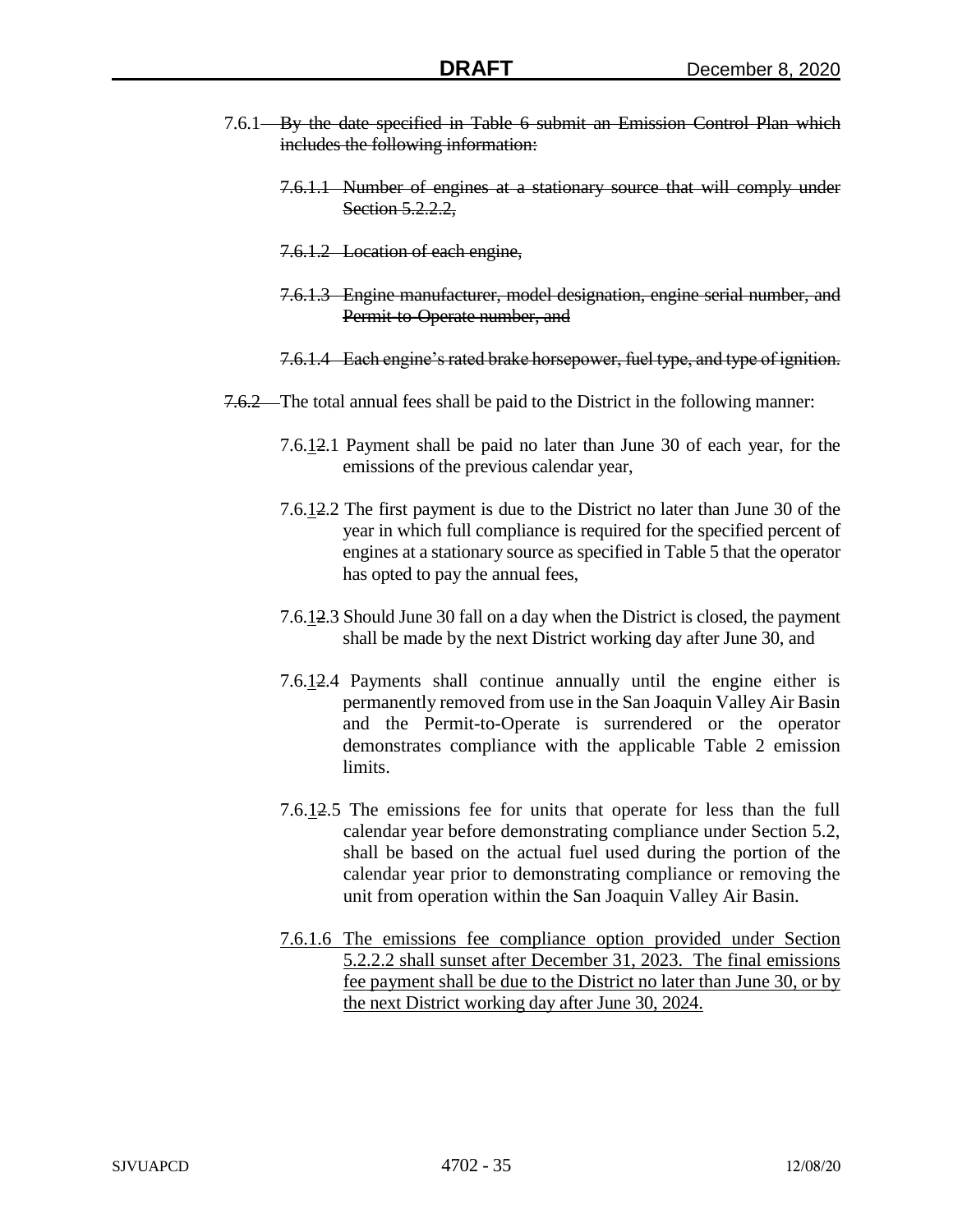8.0 Alternative Emission Control Plan (AECP)

An operator may comply with the NOx emission requirements of Section 5.2 for a group of engines by meeting the requirements below. An operator that is subject to the requirements below shall also comply with all the applicable requirements of Sections 5.0, 6.0, and 7.0. Only engines subject to Section 5.2 are eligible for inclusion in an AECP.

8.1 During any seven (7) consecutive calendar day period, the operator shall operate all engines in the AECP to achieve an actual aggregate NOx emission level that is not greater than 90 percent of the NOx emissions that would be obtained by controlling the engines to comply individually with the NOx limits in Section 5.2. The operator shall operate engines in the AECP such that

$$
AE_{Actual} \leq 0.90 (AE_{Limit})
$$

and shall notify the APCO within 24 hours of any violation of this section.

8.1.1 The actual aggregate NO<sub>x</sub> emissions ( $AE_{Actual}$ ) is the sum of the actual NOX emissions, over a seven (7) consecutive calendar day period, from all engines in the AECP which were actually operated during that period. AE<sub>Actual</sub> shall be calculated as follows:

$$
AE_{Actual} = \sum_{i} (EF_{i}) (F_{i}) (k_{i})
$$

where:

- i identifies each engine in the AECP.
- $EF_i$  is the NOx emission factor of the engine established pursuant to Section 8.2 and approved by the APCO.
- $F_i$  is the actual total fuel used by the engine during the seven (7) consecutive calendar day period.
- $k_i$  is a constant used to convert an engine's fuel use and NOx emission factor to the amount of NOx emitted.  $k_i$  is dependent on the engine and the pollutant emitted. Calculation of  $k_i$  shall be accomplished using 40 CFR Part 60, Appendix A, Method 19, or an equivalent method approved by EPA, ARB and the APCO.
- 8.1.2 The estimated aggregate NOx emissions limit  $(AE_{Limit})$  is the sum of the NOx emissions, over a seven (7) consecutive calendar day period, for the same engines in the AECP which were actually operated during the same period as considered in Section 8.1.1, calculated with the NOx limits of Section 5.2 and the actual fuel usage during that seven (7) consecutive calendar day period. AELimit shall be calculated as follows: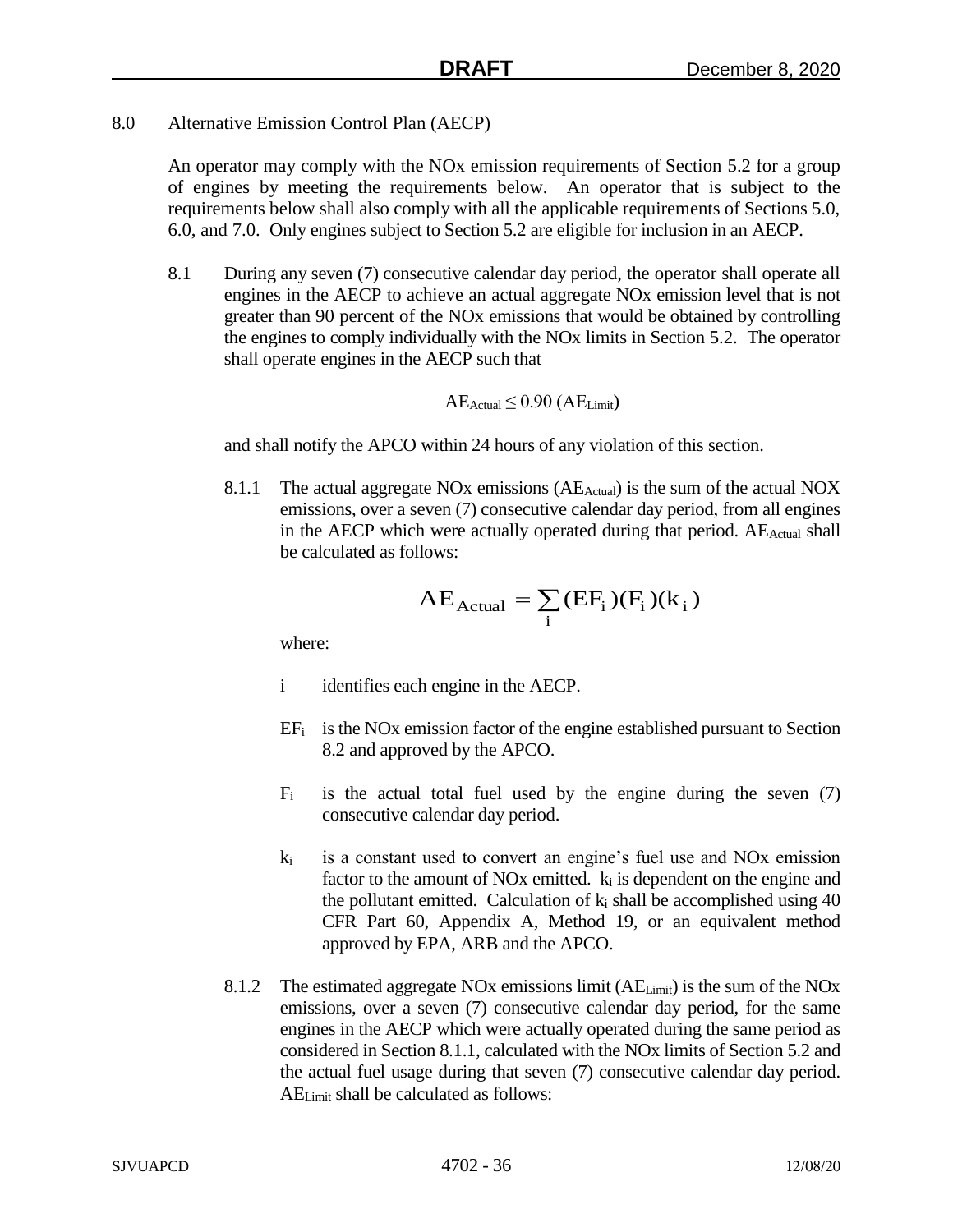$$
AE_{Limit} = \sum_i (EL_i)(F_i)(k_i)
$$

where:

- $i =$  identifies each engine in the AECP.
- $EL_i$  = the NOx emission limit from Section 5.2 for each engine.
- $F_i$  = the actual total fuel used by the engine during the seven (7) consecutive calendar day period.
- $k_i$  = a constant used to convert an engine's fuel use and NOx emission limit to the amount of NOx emitted. k<sup>i</sup> is dependent on the engine and the pollutant emitted. Calculation of  $k_i$  shall be accomplished using 40 CFR Part 60, Appendix A, Method 19, or an equivalent method approved by EPA, ARB and the APCO.
- 8.1.3 Only engines in the AECP which were operated during the seven (7) consecutive calendar day period shall be included in the calculations of AELimit and AE<sub>Actual</sub>.
- 8.1.4 The operator shall, at least one time each day the AECP is used, calculate and record the actual aggregate NO<sub>x</sub> emissions (AE<sub>Actual</sub>) and the aggregate NO<sub>x</sub> emission limit (AE<sub>Limit</sub>) for the preceding seven (7) consecutive calendar day period.
- A E<sub>T isrem</sub>  $\sum_{i=1}^{n} (E1_{-i}) (E1_{+i}) (E1_{+i})$ <br>
where:<br>
i dentifies each engine in the AECP.<br>
IL = the NOx emission limit from Bection 5.2 for each engine.<br>
IE = the actual usual furt levent bection 5.2 for each engine th 8.2 The operator shall establish a NOx emission factor limit for each engine. The established NOx emission factor of an engine shall be no less than the NOx emission factor of the engine from the most recent source test conducted pursuant to Section 6.3 and approved by the APCO. The operator shall not operate an AECP engine in such a manner that NOx emissions exceed the established NOx emission factor of the engine.
	- 8.3 The operator shall submit the AECP to the APCO at least 12 48 months before compliance with the emission limits in Section 5.2 is required. The AECP shall:
		- 8.3.1 Not be implemented prior to APCO approval.
		- 8.3.2 Be enforceable on a daily basis by the District.
		- 8.3.3 Contain any information necessary to determine eligibility of the engines for alternative emission control, including, but not limited to: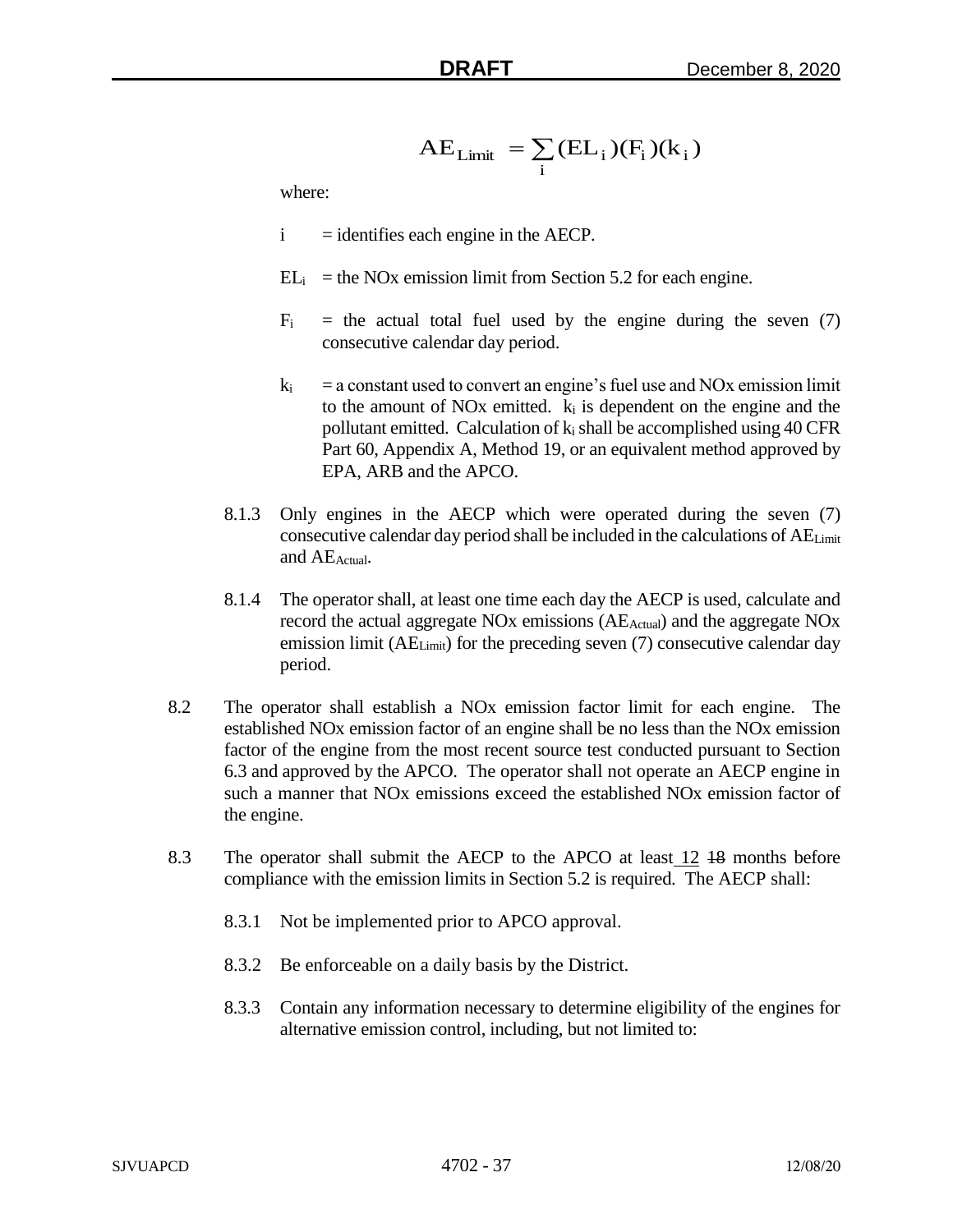- 8.3.3.1 A list of engines subject to the AECP. All engines in an AECP shall be under the operational control of a single operator and shall be located at a single stationary source,
- 8.3.3.2 The NOx emission factor established by the engine operator for each engine pursuant to Section 8.2, and
- 8.3.3.3 The estimated aggregate NOx emissions calculated according to Section 8.1.2.
- 8.3.4 Present the methodology for determining equivalency of actual NOx emissions under the proposed AECP as compared to the estimated NOx emissions allowed by this rule.
- 8.3.5 Detail the method of recording and verifying daily compliance with the AECP.
- 8.3.6 Demonstrate to the satisfaction of the APCO that the difference between the NOx emission limits of this rule and any lower actual NOx emissions will not be used to increase emissions from the same or another source.
- 8.3.7 Demonstrate that the engines subject to the requirements of Section 5.2 are in compliance with or on an approved schedule for compliance with all applicable District rules.
- 8.4 The operator shall submit an updated or modified AECP for approval by the APCO prior to any of the following:
	- 8.4.1 Modification of the engine(s) which would require an Authority-to-Construct;
	- 8.4.2 When new or amended rules are adopted which regulate the emissions from the engines; or
	- 8.4.3 When the NOx emission factor established by the engine operator for an engine pursuant to Section 8.2 is modified.
- 8.5 In addition to the records kept pursuant to Section 6.2, the operator shall maintain records, on a daily basis, of the parameters needed to demonstrate compliance with the applicable NOx emission limits when operating under the AECP. These records shall be retained for at least five years, shall be readily available, and be made available to the APCO upon request. The records shall include, but are not limited to, the following for each engine unless otherwise indicated:
	- 8.5.1 Total hours of operation,
	- 8.5.2 Type and quantity (cubic feet of gas or gallons of liquid) of fuel used,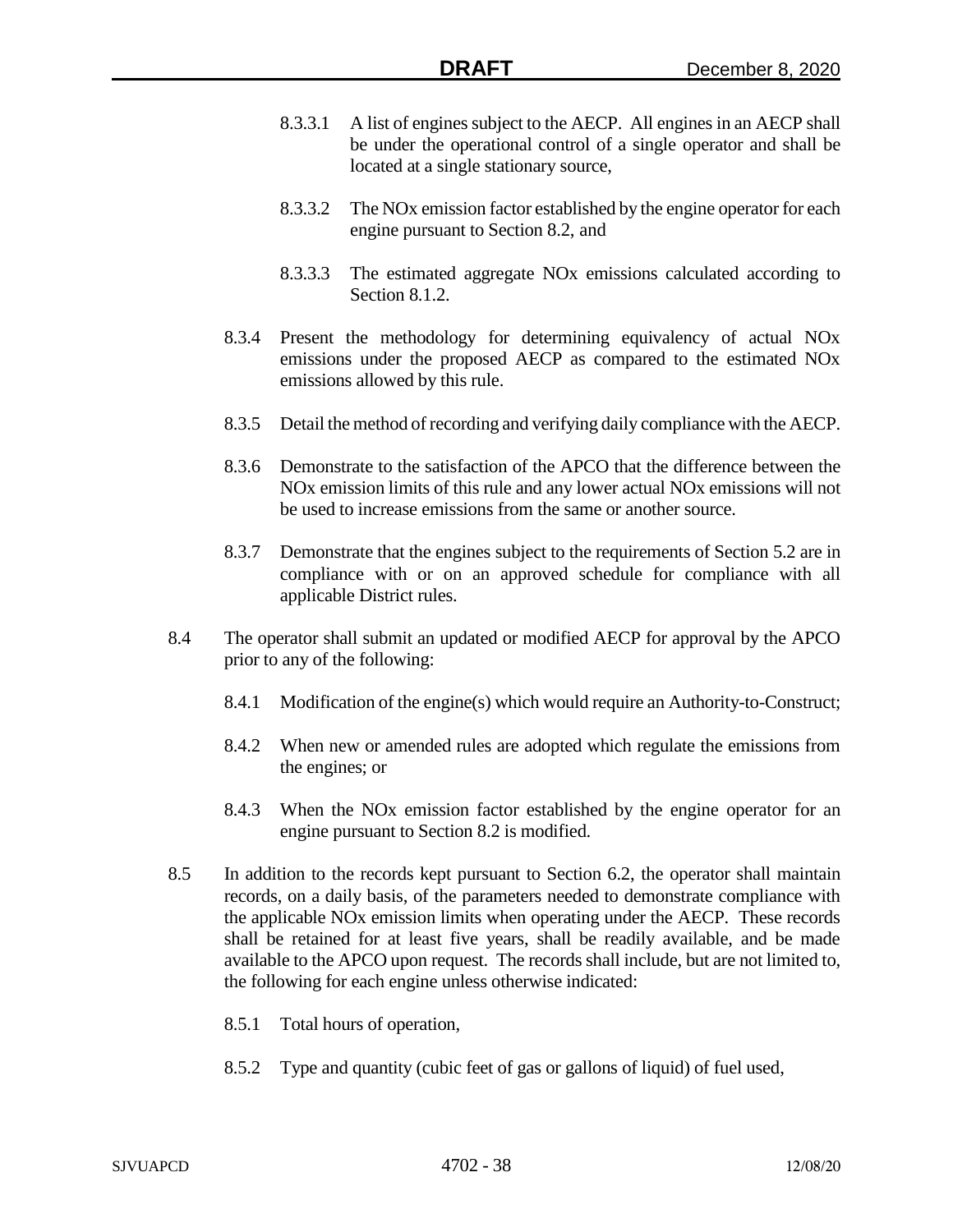- 8.5.3 The actual NOx emissions limits to be included in the calculation of  $AE_{Actual}$ pursuant to Section 8.1.1,
- 8.5.4 The actual aggregate NOx emissions (AEActual) for all the engines in the AECP calculated pursuant to Section 8.1.1,
- 8.5.5 The estimated NOx emissions limits to be included in the calculation of AELimit pursuant to Section 8.1.2,
- 8.5.6 The estimated aggregate NOx emissions  $(AE_{Limit})$  for all the engines in the AECP calculated pursuant to Section 8.1.2,
- 8.5.7 The comparison of the actual aggregate NO<sub>x</sub> emissions ( $AE_{Actual}$ ) for all the engines in the AECP and 90 percent of the estimated aggregate NOx emissions (AELimit) for all the engines in the AECP to demonstrate compliance with Section 8.1, and
- 8.5.8 Any other parameters needed to demonstrate daily compliance with the applicable NOx emission limits when operating under the AECP.
- 8.6 For the purpose of determining the quantity of spark-ignited engines in compliance pursuant to Section 7.5, a spark-ignited engine in an AECP shall not be considered to be in compliance until all spark-ignited engines in the AECP that have been designated to meet more stringent NOx emission factors pursuant to Section 8.2 are in compliance with the rule.
- 9.0 Exhaust Control System Certification Requirements
	- 9.1 To be considered for APCO certification, the manufacturer or operator shall comply with all of the following requirements:
		- 9.1.1 Certification shall be based upon the emission source testing results of a specific exhaust control system,
		- 9.1.2 A source testing protocol shall be submitted in accordance with the provisions of Rule 1081 (Source Sampling) for approval by the APCO prior to conducting the source test. The source testing protocol approved by the APCO shall be strictly adhered to during certification source testing,
		- 9.1.3 Source testing shall be conducted over the range of operating parameters for which the unit(s) will be operated,
		- 9.1.4 The source testing results shall demonstrate compliance with the emission limits of this rule for each model of exhaust control system(s) to be certified,